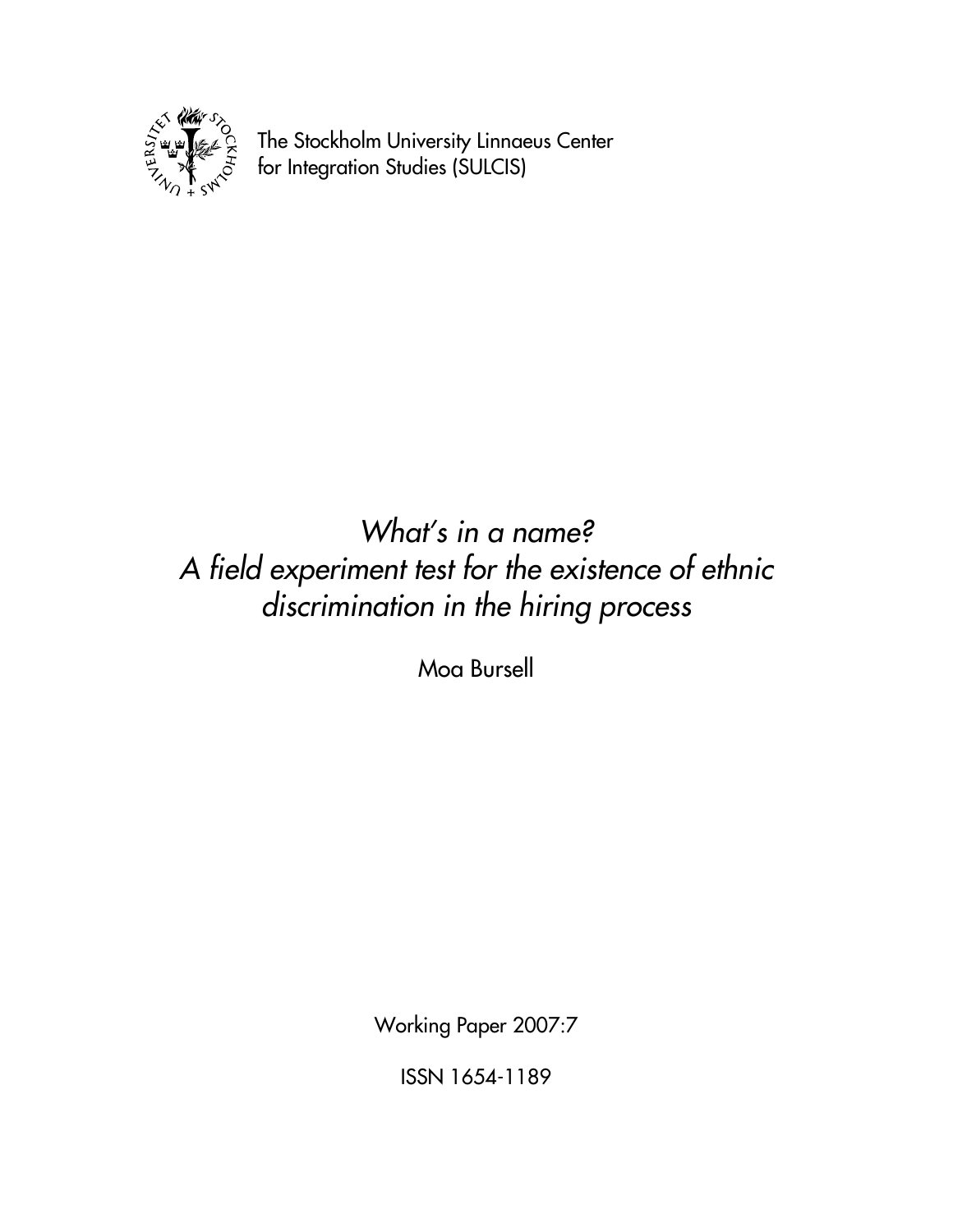# **What's in a name?** - **A field experiment test for the existence of ethnic discrimination in the hiring process**

## **Moa Bursell**<sup>∗</sup>

### **Abstract**

This paper provides evidence of extensive ethnic discrimination in the Swedish labour market. A field experiment (correspondence test) that tests employer discrimination has been performed. Pairs of equally merited applications has been sent to job openings, one with a Swedish sounding name and one with a foreign sounding name. Discrimination is measured by documenting the existence of an ethnic difference in call-backs. The results indicate that there is discrimination in all of the occupations that were tested in the experiment, but that the extent of the ethnic discrimination differs between the occupations. An attempt is also made to explain the results applying the theories of statistical discrimination and social distance.

JEL Classification: J15, J71

-

Key words: ethnic discrimination in the labour market, statistical discrimination, social distance, field experiment, correspondence test

<sup>∗</sup> Department of Sociology, Stockholm University, 106 91 Stockholm, Sweden. E-mail: moa.bursell@sociology.su.se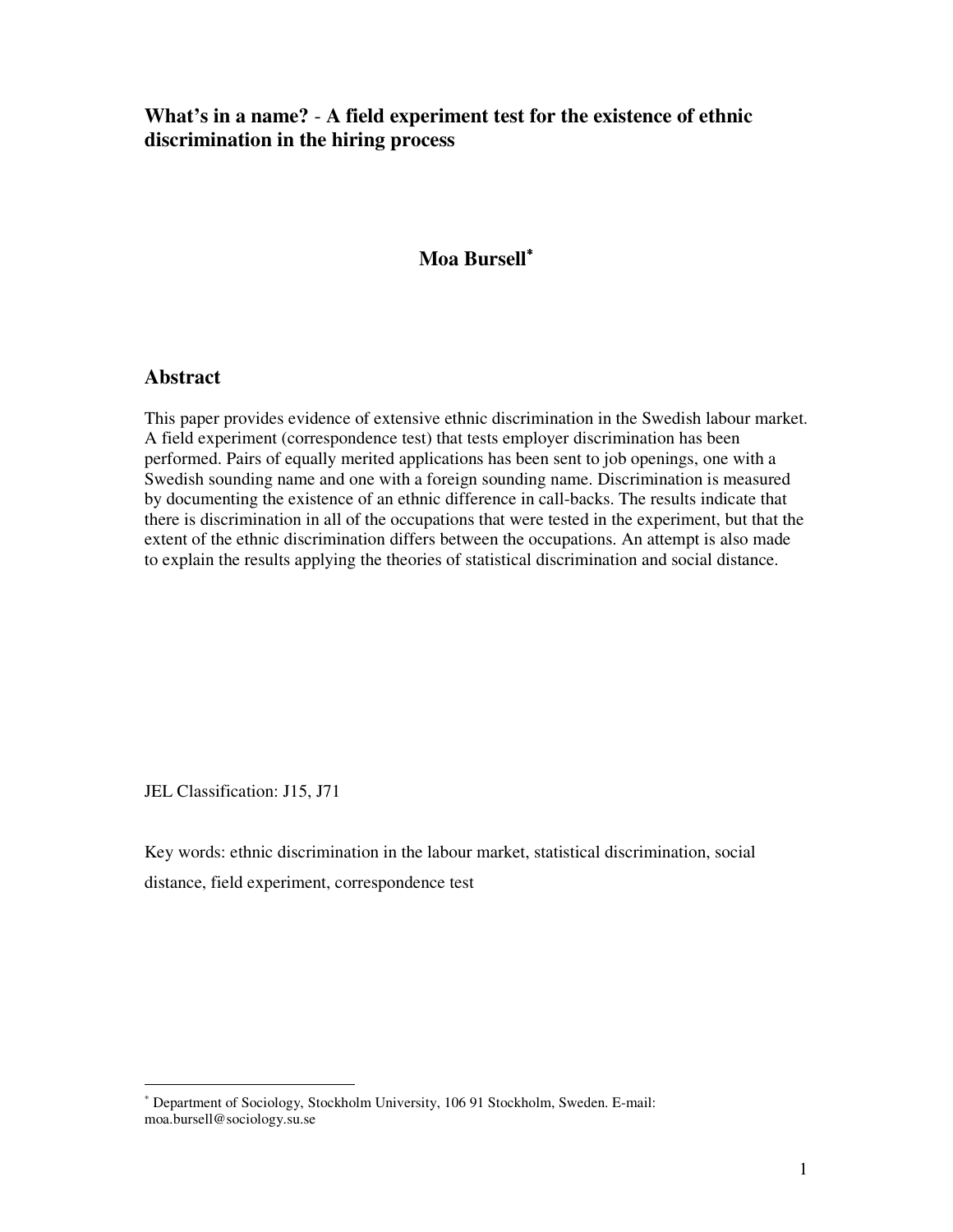### Introduction $1$

-

The Swedish labour force has undergone major demographic changes during the past 60 years. One of these changes involves migration. After the Second World War, Sweden became a country with a migration surplus, i.e. there were more people that immigrated to Sweden than there were people emigrating. Today, more than one million of Sweden's nine million inhabitants are foreign born. An important challenge for the Swedish integration politics has been to provide people with equal opportunities to compete in the labour market. This challenge does not seem to have been met successfully; the unemployment rates for the foreign born population are much higher than for the native population. In 2006, the unemployment rate for the native population was 4.2 percent and 10.6 percent for the foreign born population (Statistics Sweden; Labour Force Survey 2006:75). Furthermore, the employment gap seems to be widening – the differences are larger now than they were 30 years ago (Arai et al 1999:7).

Some believe that systematic labour market inequalities exist between natives and immigrants because immigrants suffer from discrimination in hiring and in the setting of wages. Others explain the ethnic inequalities in the labour market by referring to systematic productivityrelevant differences in individual characteristics between the ethnic majority and the ethnic minority, such as differences in (country specific) human capital. The Confederation of Swedish Enterprise presented a report recently where the author argued along these lines (Rezania 2007). But although such systematic differences exist to a certain extent, most researchers agree that they fail to account for all of the inequalities observed between native and foreign born in the Swedish labour market (see for instance Arai et al 1999; le Grand & Szulkin 2002; Knocke et al 2003; Rydgren 2004).

In order to understand why foreign born people are not doing as well as natives in the labour market, it seems necessary to study not only the individuals who are or are not employed, but the decisions of the people who employ as well. Consequently, the focus of this paper is the

<sup>&</sup>lt;sup>1</sup> I would like to thank The Swedish Council for Working Life and Social Research and SULCIS, The Stockholm University Linneaus Centre for Integration Studies for funding the project "Does Mohammed and Sabina have smaller chances of getting a job than Sven and Kerstin? An experimental study on ethnic discrimination in the Swedish labour market". It is a collaborative project between the Department of Sociology and the Department of Economics at Stockholm University and is managed by Professor Carl le Grand. It is within the frames of this project that this paper is written. I would like to thank Magnus Bygren, Carl le Grand, Tomas Florén, Karin Halldén, Jenny Kallstenius, Michael Tåhlin and Lars Udéhn for useful comments on earlier versions of the paper and Maria Valkova for excellent assistance with the data collection.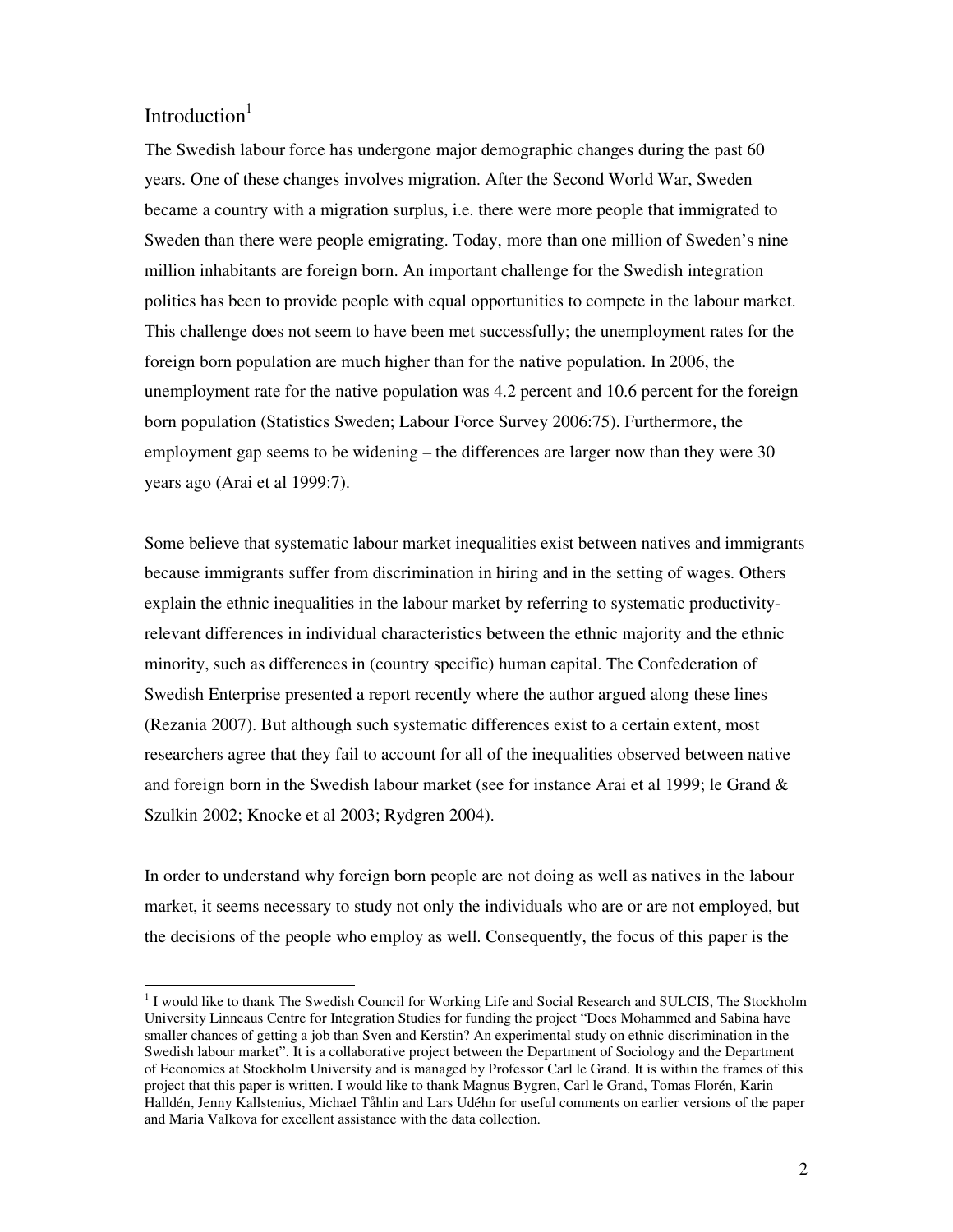employers. Can employer discrimination explain differences in employment rates between natives and immigrants?

There is research that indicates that there is discrimination in the Swedish labour market (Ahmed 2003; Rydgren 2004), and that therefore at least a part of the unexplained unemployment gap that remains after controlling for productivity relevant differences between natives and foreign born exists because of discrimination. Still, the question of the existence and the extent of ethnic discrimination have not been settled in the Swedish research community in the way that it has been in the research communities of many other countries. The problem has been that it is hard to *prove* the existence of discrimination convincingly with (for the research community) established methods such as analyses of conventional labour market data. There is always the possibility that some unobserved productivity relevant variable could explain the remaining difference in employment between natives and foreign born. Most researchers in the field agree that field experiments are the only way to really provide evidence for hiring discrimination; but Swedish social scientists have not performed field experiments that test for discrimination until recently. This study is one of the first contributions to the documentation of ethnic discrimination in the Swedish labour market using experimental data (see also Carlsson & Rooth 2006; Taran 2007).

The data of this study come from a field experiment. It is a *correspondence test,* which tests for discrimination in *job interview offers* comparing the call-back rates for fictitious job applications with Swedish sounding names and foreign sounding names.

#### *The immigration history of Sweden*

The first wave of immigrants (in modern times) came to Sweden during the end of the Second World War. Most of them were refugees from Germany and the Baltic region. During the economic boom of the post war period there was a lack of labour in the Swedish market and many immigrants came to Sweden to work. They came mainly from the Nordic region and from eastern and southern Europe. The booming economy made it relatively easy for immigrants to settle in Sweden and many of the labour immigrants chose to stay. When the prosperous times of the 1950s and 1960s came to an end, immigration was again dominated by refugees (mainly from South America, the Middle East and Africa) and by the relatives of immigrants already residing in Sweden (Nilsson 2004:24). Some researches suggest that structural changes in the labour market has (among other things) made language skills more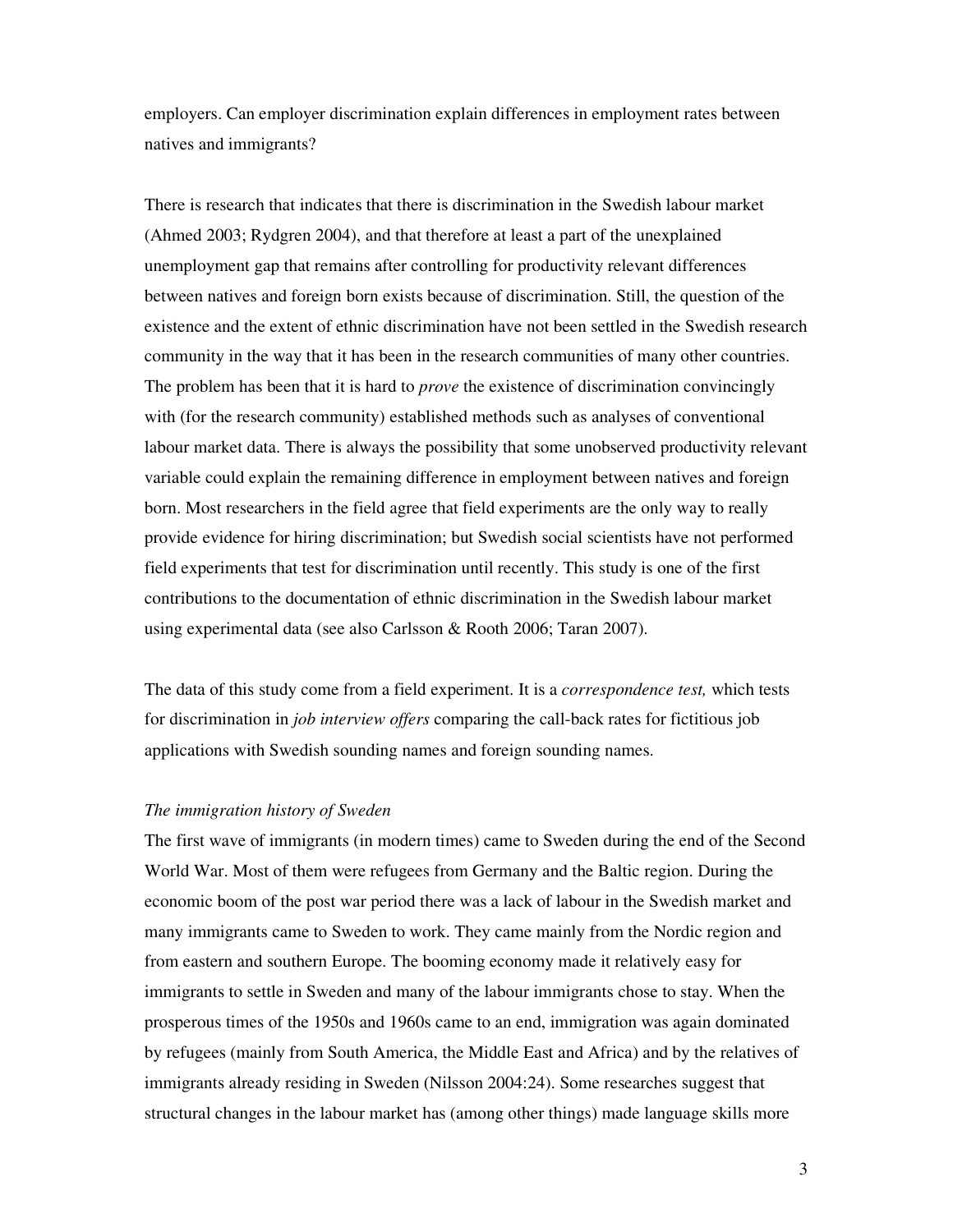important (Ekberg & Gustafsson 1995; Broomé & Bäcklund 1998). Therefore, the new immigrants had a more difficult time competing for jobs with the ethnic Swedes and with the immigrants that had arrived during the 1950s and 1960s that were already established in the labour market. The structural changes combined with less job opportunities made the integration process a completely different story for the refugees. During the economic boom, the employment rates were on the same level for immigrants and natives. But during the 1970s and the 1980s an employment gap emerged. During the deep economic crisis of the 1990s, the immigrants suffered the hardest in terms of unemployment. While the unemployment rate rose from 1.4 percent in 1989 to 8.1 percent in 1996 for the native population, the unemployment rate for the immigrant population rose from 3.4 to 17.2 percent (Behtoui 1999:41). Today, the crisis is in the past and the labour market is presently booming, but the unemployment gap remains. The unemployment rate is 4.2 percent for the native population and 10.6 for the foreign born.

#### *Previous Research on field experiments and ethnic discrimination*

The inequalities between natives and immigrants in the Swedish labour market have been well documented (see for instance le Grand 1991, Persson & Jonung 1998; Arai & Vilhelmsson 2001; le Grand & Szulkin 2002). But as mentioned above, it has been hard to convincingly prove that these inequalities are a result of discrimination. i) Conventional multivariate techniques such as analyses of labour market register data or surveys can only suggest that there are unexplained inequalities in employment and wages between natives and immigrants. ii) Another way to approach the issue of discrimination has been to ask employers if they have priors against immigrants. But research suggests that there is a discrepancy between what employers claim about their behaviour when discrimination is concerned and their actual hiring decisions (Firth 1981; Pager & Quilian 2005). Since discrimination is such a sensitive issue, it is not likely that employers that discriminate would be sincere about their attitudes when interviewed by a researcher. The same goes for vignette-studies and other studies where employers are asked to make hypothetical hiring decisions. iii) Another approach has been to ask the representatives of the ethnic minority if they think that they have been exposed to discriminatory behaviour on behalf of employers. But they may either over- or underestimate the extent of discrimination that they have been subject to. In field experiments where testers have been involved, the minority testers have many times been shocked when realising the extent of the discrimination that they are being subject to (Swedish Integration Board; 2004:31). iv) Laboratory experiments are another possible approach. But they are performed

4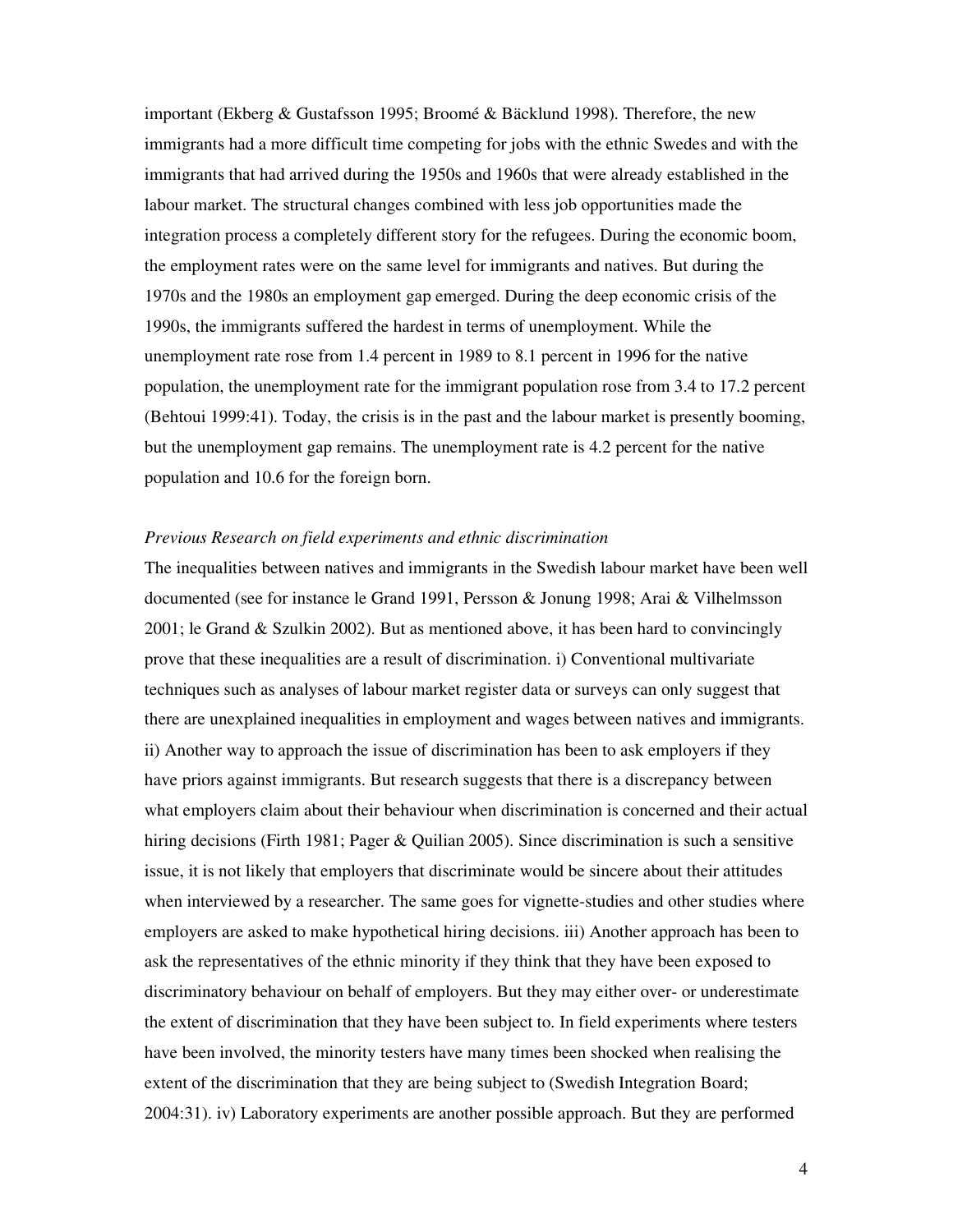in settings that are far from realistic, which raises the question on whether results from these experiments would correspond to actual behaviour in hiring decisions. Since neither conventional data nor interviews with employers or minorities or laboratory experiments can provide the data necessary to test discrimination, field experiments, testing discrimination in natural settings, have lately been regarded as the only reliable technique available for testing discrimination.

There are two main field experiment techniques used for testing ethnic discrimination, *situation testing* (or *audit testing* as it is called in the US)*,* and *correspondence testing*. In situation testing, hired testers, one from a minority group and one from the majority group, test for discrimination by applying for the same jobs. Typically, testers are recruited in pairs that resemble each other in physical appearance (age, height, weight etc.). The testers are carefully trained to perform in similar ways during the job seeking process. Situation-testing tests mainly for discrimination in *job offers*, but it can be designed to account for discrimination during the entire job seeking process; i) in whether the job seekers are encouraged to apply for the job when inquiring about a job opening, ii) if they are contacted for an interview after applying for the job in writing, iii) if they are offered a job, iv) and for differences in the wages offered. The first situation test was performed in England by sociologist W.W. Daniel in 1968. Since then situation tests testing discrimination have been performed in many countries, documenting the existence of discrimination wherever the experiments have been performed; in England (se for instance; McIntosh & Smith 1974; Brown & Gay 1985), the United States (see for instance Turner et al 1991, Nunes & Seligman 1999, 2000, Pager & Quilian 2005), and Canada (Henry & Ginzberg 1985). The International Labour Office has performed several situation tests in Europe: in Holland (Bovenkerk et al 1995), Belgium (Arrijn et al 1998), Italy (Allasino et al 2004) Germany and Spain (Zegers de Neijl 2000), and Sweden (Taran 2007).

But the situation testing technique has been criticized for methodological weaknesses and for overstating discrimination. Some researchers have questioned the possibility to match testers to make a similar appearance in all relevant aspects. There is also a risk that the minority applicant, consciously or unconsciously, may be motivated to prove the existence of discrimination by performing worse and thereby biasing the results. Instead, several researchers have used the correspondence testing technique which faces less methodological challenges than situation testing (Ward 1969:220; Riach & Rich 2002: 484f).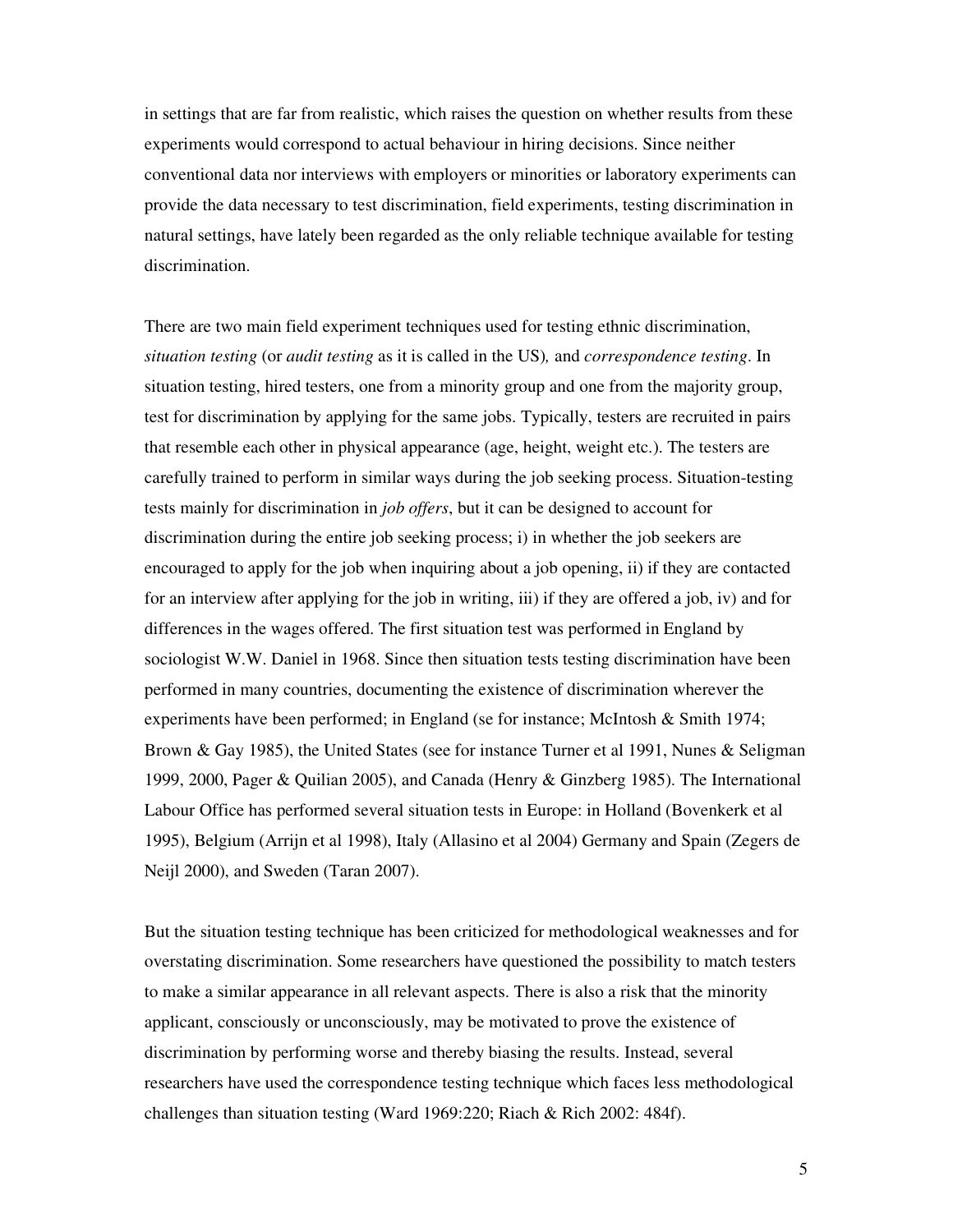The correspondence testing technique was also first developed in England, by Jowell and Prescott-Clarke in 1969. It has mostly been performed in Great Britain (see for instance Brown & Gay 1985; Hubbuck & Carter 1980), but also in Australia (Riach & Rich 1991) and lately in the United States (Bertrand & Mullainathan 2004). It differs from situation testing in that it does not involve individual testers. Instead, pairs of written applications are sent to job openings. Efforts are taken to make the applications similar in all relevant aspects so that the only thing that varies between the application-pairs is the characteristic that is to be tested. As soon as there is an invitation to an interview, the job seeking process for that particular application is terminated. What is measured is therefore discrimination in *job interview* offers, or in call-backs, not in actual job offers. A limitation of the correspondence test is that it only accounts for discrimination at the initial stage of the job seeking process. But the many situation tests that have been performed have shown that it is at this stage of the hiring process that about 90 percent of the discrimination takes place – in whether you are being offered a job interview or not (Riach & Rich 2002:494.<sup>2</sup> The correspondence test has several advantages compared to the situation test. The researcher is in complete control of the experiment, s/he can control the content of the applications, and unintended bias in the applications can be avoided by randomly assigning the names to applications each time they are being sent to job openings. It is also possible to include a larger variety of occupations and occupations that require academic degrees, which is difficult when using testers. It is also less expensive than the situation test and not as time consuming, so a larger number of employees can be tested. Correspondence testing, is in fact, a type of randomized experiment, and therefore provides the strongest possible opportunity to draw causal inferences.

The first scholarly performed field experiment testing for discrimination in the Swedish labour market was a situation test performed by the Swedish Board of Integration on behalf of the International Labour Organisation in 2005-2006.<sup>3</sup> Carlsson & Rooth published results from a correspondence test in 2007 and Eriksson & Lagerström (2007) have tested for whether applications with foreign sounding names are contacted less frequently by employers on an internet based web site were applicants are looking for jobs passively by display their

-

 $2^2$  Since situation tests for practical reasons are only performed in occupations with low qualifications, it is not known whether this holds for occupations that require academic degrees as well.

<sup>&</sup>lt;sup>3</sup> A correspondence test testing for discrimination in job interview offers was performed by a newspaper, *Dagens Nyheter*, in 2005.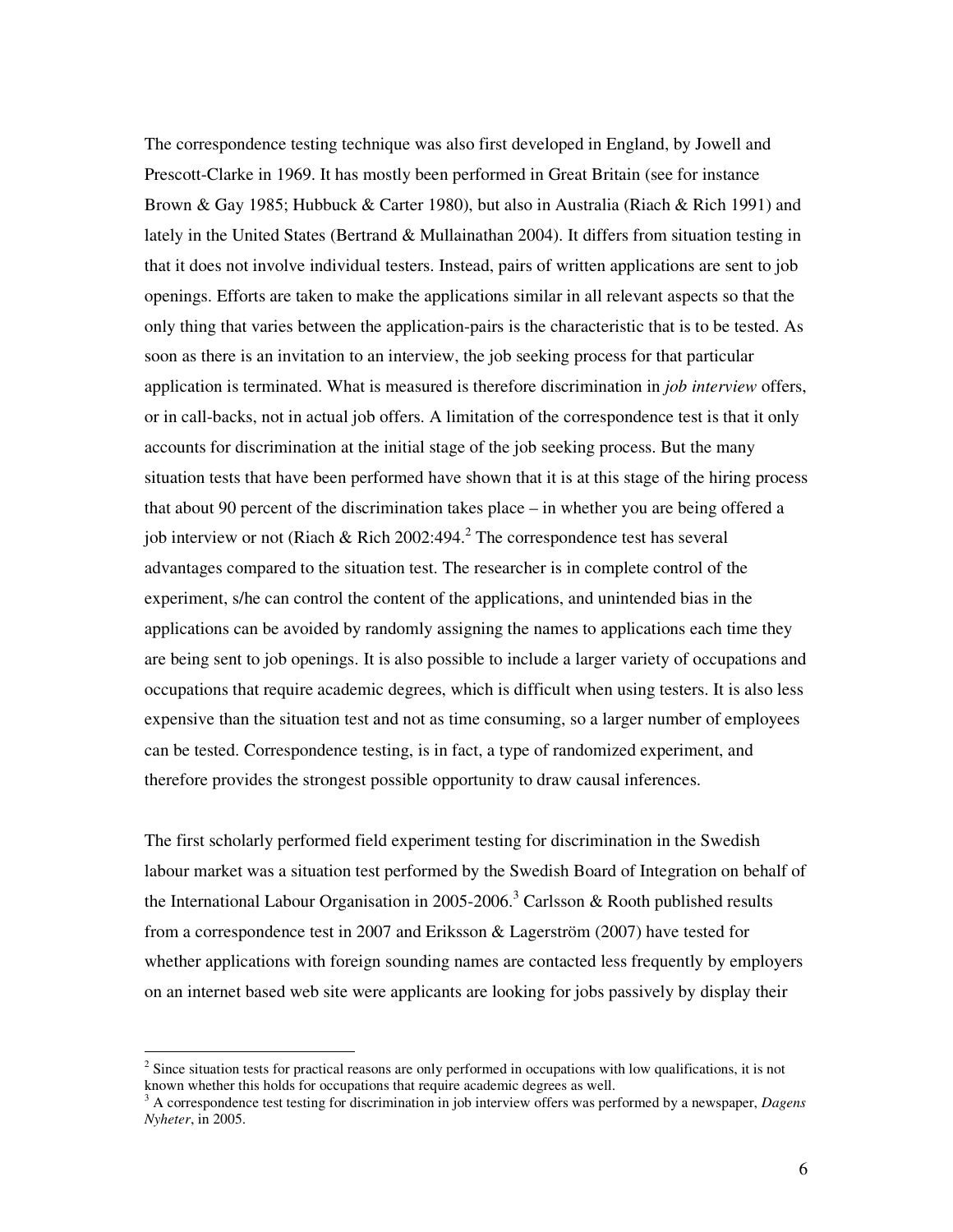CV's on the job site. The results of these experiments suggest the existence of ethnic discrimination in the Swedish labour market.

#### Theories of labour market discrimination

The theory of *statistical discrimination* (Phelps 1972) aims to explain why it may be that even employers who are not prejudiced discriminate. An employer that receives many job applications faces a problem – it is too time consuming to retrieve information enough about all the applicants to make an informed decision on who is most suitable for the job. S/he needs some criteria to screen out less suitable applicants right away. So, s/he ascribes characteristics to the applicants that relate to groups that the applicants seem to belong to. "Skin colour, or sex, is taken as a proxy for relevant data not sampled" (Phelps 1972:659).

There are different models of statistical discrimination. One model elaborates the idea that group average productivity is known to the employer and that individuals from groups that on average are more productive will be preferred (Arrow 1972; 66f; Phelps 1972: 60). To illustrate, imagine an employer on a magazine that is in the process of hiring a new journalist. He receives more applications than he is able to read. Since it is vital for a journalist to master the language perfectly, at least in writing, he screens out all applications with foreign sounding names. Since many immigrants have arrived to Sweden rather recently, it is a good guess that applicants with Swedish sounding names, *on average*, write better in Swedish than applicants with foreign sounding names. Therefore, the native group can be said to be on average more productive for this particular job. He may also screen out all applicants with female names, since women on average take more responsibility for the family than do men. And all other things equal, he prefers an employee whose main commitment is to the job. Being fully aware of the fact that the best applicant may very well be female and/or a person with a foreign sounding name, there will be applicants who are qualified enough in the pool of applications with male Swedish sounding names. It may be that the employer fails to hire the best employee every now and then using this technique, but for an employer who hires on a regular basis, statistical discrimination is an efficient trade-off between input and output i.e. the recruitment of a productive employee. So the employer discriminates even though he has no issues with hiring immigrants and women per se.

Another model of statistical discrimination focuses on variances in productivity. Two groups may have the same average productivity where one group has a productivity distribution with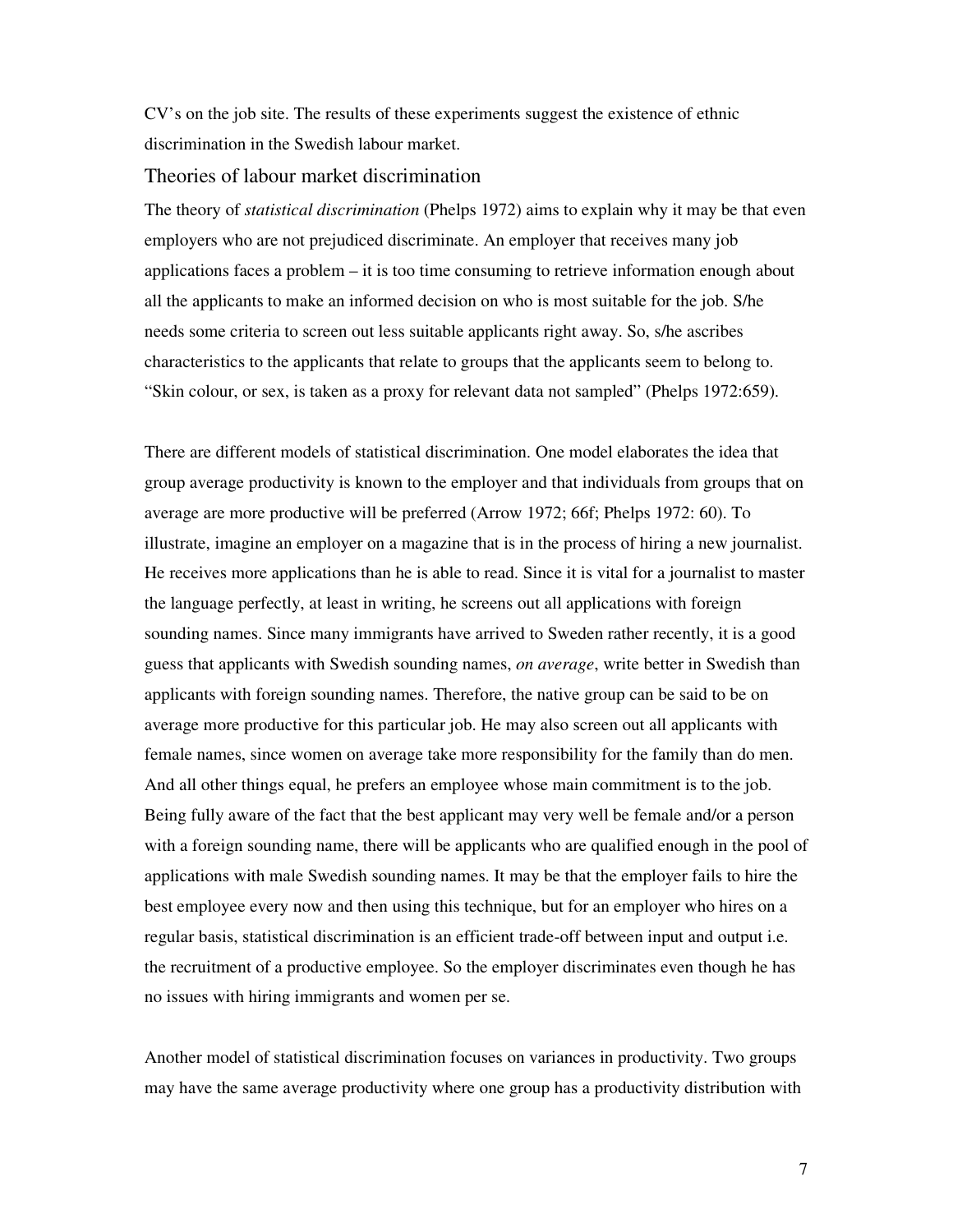a larger variance than the other group. An employer that is risk averse would in this case prefer individuals from the group with a smaller variance (Aigner & Cain 1977; Phelps 1972). To me it seems that the average model seems more appropriate than the variance model in the case of ethnic discrimination because of relevant language skills.

A sub set of the statistical discrimination theory is the error discrimination approach (England 1992). Some theorists include erroneous beliefs about productivity differences within the frames of statistical discrimination. England makes a distinction between statistical discrimination and *error discrimination* which is discrimination due to erroneous beliefs about differences in productivity. For instance, some researchers believe that immigrants have less human capital than do natives, especially when it comes to education. But there is no substantive support for this hypothesis in the case of Sweden (Arai et al 1999). Still it may be a belief among employers that this is the case. They may erroneously believe that immigrants are on average less educated, or that they have an education with a content that is unfamiliar to the employer and will therefore prefer native applicants.

Another theory that explains why employers discriminate is the theory of *social distance*. It distinguishes between social decisions and conventional economic decision-making. The former has social consequences and the latter has not (Akerlof 1997:1006). Cultural or social differences between people from different cultures, even very small and subtle differences, may make an employer prefer applicants from his/her own culture for social reasons; the employer simply feel more comfortable having people on her/his staff that abide by the same social codes as herself/himself, even though these social codes are irrelevant for work performance. To choose an applicant that is culturally similar to oneself is not a choice that is made because it is believed to maximize profit. It is made because it is believed to have positive implications for the social atmosphere at the work place. One could of course argue that there may be a positive correlation between a good social atmosphere at the work place and productivity. *But this is not why the choice is made.* It is made for social reasons. Furthermore, when prejudices at a work place prevent employers from hiring the most qualified applicant, the logic of maximizing profit is no longer working. The most profit maximizing thing to do would be to hire the best applicant and to change the attitudes of the co-workers if they have priors against this applicant. In this sense, the distinction between social decisions and economic decisions is still relevant.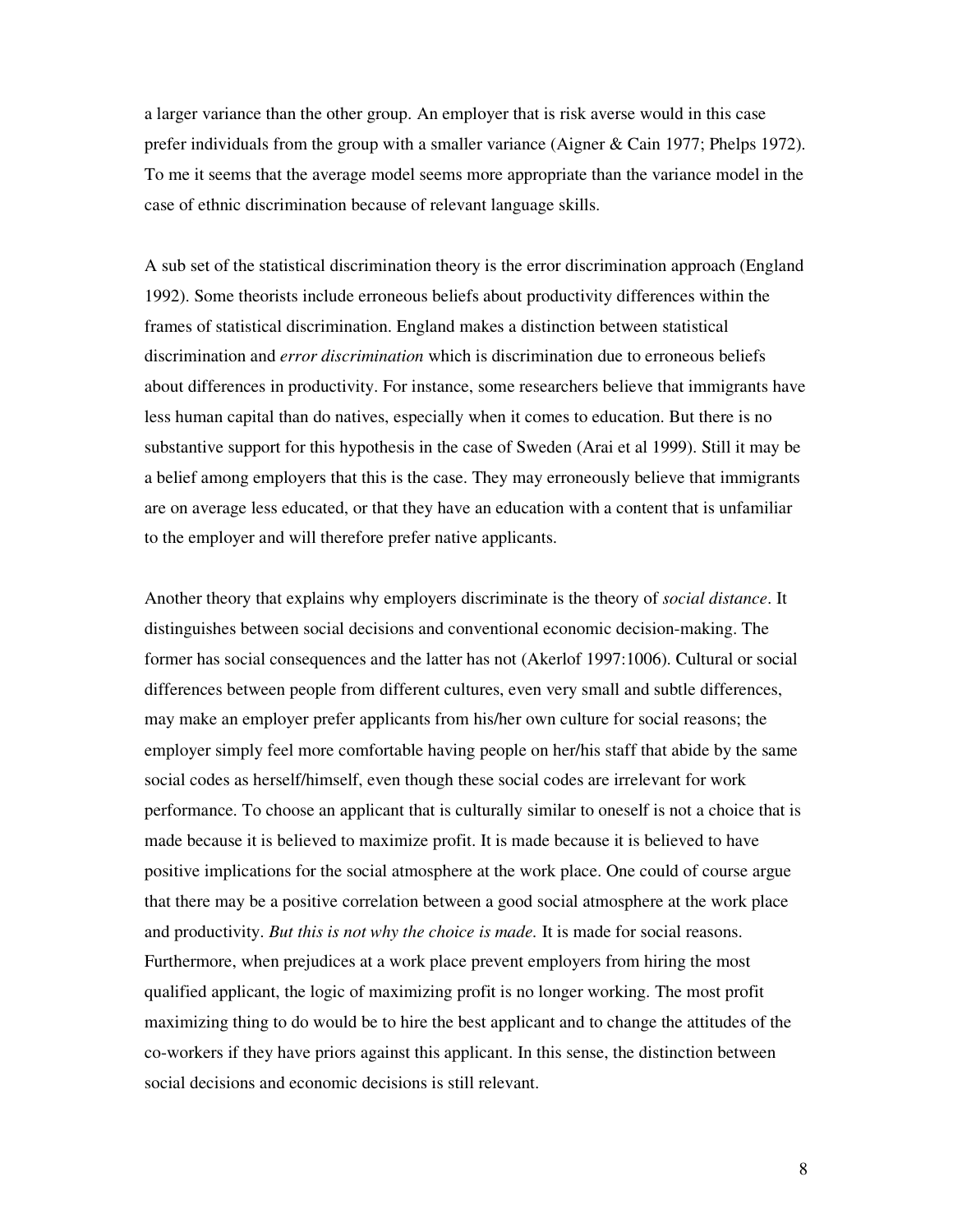Although the mechanisms behind statistical discrimination and discrimination because of social distance are different, it will be difficult to evaluate the theories with data from a correspondence test since there is only information on what the employers do, not on their motives. However, it is possible to evaluate the theories to some extent. One way to operationalise the statistical discrimination theory is to look at whether there is more discrimination in occupations where fluency in the Swedish language is important for work performance. Although sex discrimination is not the focus of this paper, it will be possible to look at differences in call-backs for men and women. A way to evaluate social distance is to look at the ethnic composition of the people at the workplace and at the ethnic background of the employers. Another way to evaluate social distance is to look at company size. It seems reasonable to believe that social relations between the employer and the employees are less important in large companies that have many people on their staff. If there is more discrimination in small companies than in large companies, this may be regarded as support for the social distance theory.

### Ethical considerations

When studying individuals, it is a general rule that the individuals who are being researched upon consent to being part of the study. But when performing field experiment testing discrimination, it is vital that the subjects of investigation are not aware of the fact that they are participating in an experiment. As mentioned above, discrimination is a very sensitive issue, and it is very likely that the results would not be reliable if the employers had accepted to participate in the experiment in advance. There can therefore be no informed consent on behalf of the employers. This is obviously problematic from an ethical point of view. But according to Swedish law, research without the participant's informed consent can still be performed if the research i) is of high societal importance *and* ii) if there is no other way of getting at the information, *and* iii) if the research is of a high quality. The decision on whether a research project satisfies these criteria is made by the regional ethical vetting board. The application for this project was approved in February 2006 and is to my knowledge the only field experiment testing ethnic discrimination in Sweden that has been approved of by the board.

# Methodology *Experiment Design*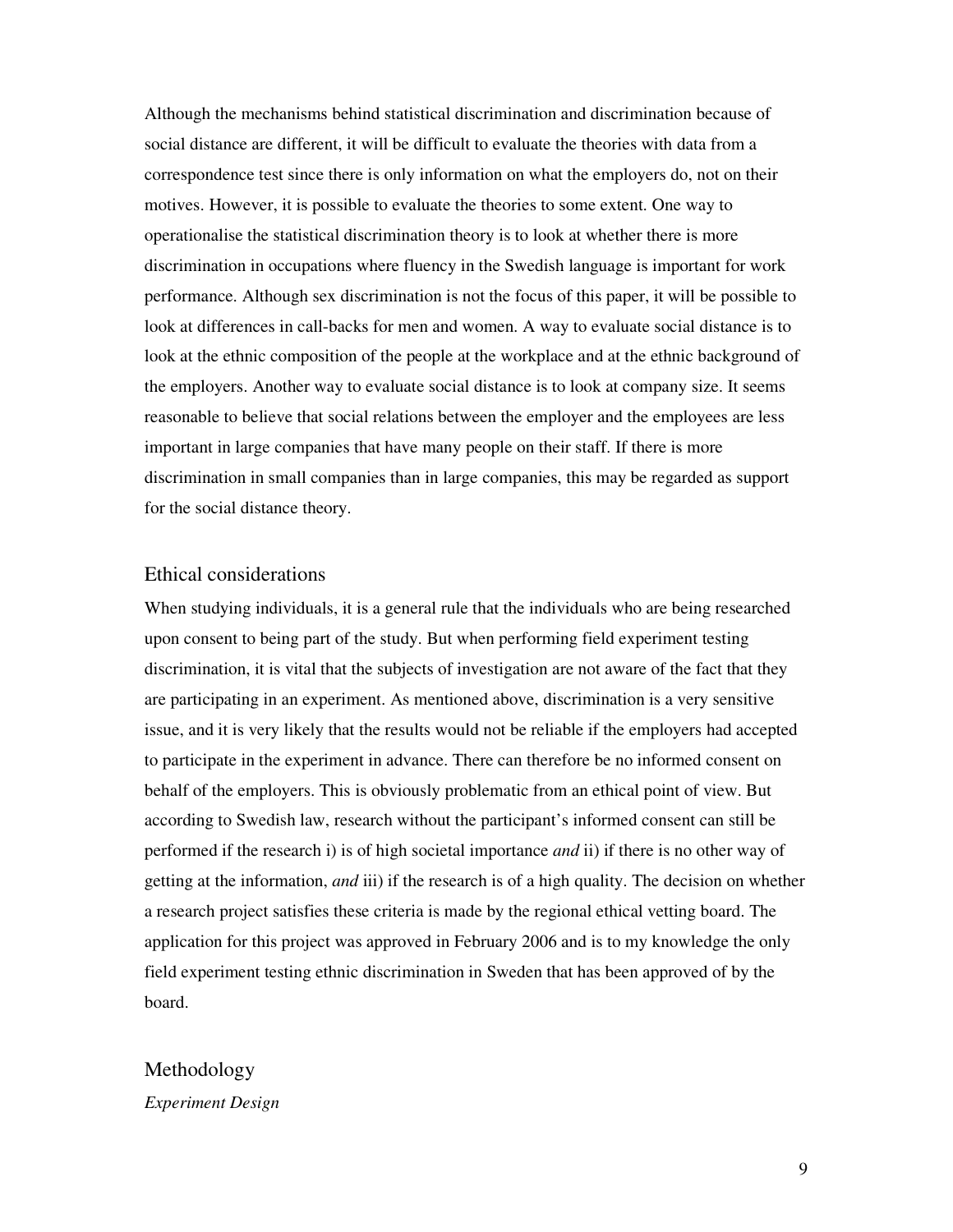Between March 2006 and September 2007, job applications were sent to job openings in the Stockholm area that were advertised on Sweden's main internet employment site, "Platsbanken". The analyses below will present data from 1776 (3552 applications) of the jobs that have been applied for in 15 occupational categories. The occupational categories were chosen with the purpose of creating a sample that is representative for the Swedish labour market. It includes occupations where the majority of the labour force is either women or men, and occupations were the labour force is mixed. It has also been made sure that immigrants are represented in the labour force of the chosen occupations.<sup>4</sup> The sample includes occupations that require education on different levels; from no education to tertiary education. It includes occupations in the private as well as the public sector. The employers have been able to contact the job applicants through e-mail and by the voicemail on cell phones. As soon as the employers contacted the job applicants, the job interview offer was politely declined.

Apart from testing ethnic discrimination, the individual characteristics that were being tested for in terms of chances of being offered a job interview are; sex, social background, and level of qualification). The hypothesis is that it is easier to be contacted by an employer if you are a native Swede, male, if you have a high status social background,<sup>5</sup> and if you have a highquality CV.

i) *Ethnicity* is signalled by assigning each pair of job applications one Swedish sounding name and one foreign sounding name which in this experiment means either an Arabic sounding name or a (non Muslim) name from the Horn of Africa-region. Hence, there is no information on whether the applicant is foreign born or native. The applicants have an exam from a Swedish senior high school, so the applications signal that the applicants have been living in Sweden long enough to graduate from a Swedish senior high school. The fluent Swedish language also signalizes that the applicants are born in Sweden or has been in Sweden for a long time. ii) *Sex* is tested by sending either two applications with male names (unisex names have been avoided) or two applications with female names and thereafter comparing the callback rates for male and female applications. This means that it was not possible to test for sex discriminatory behaviour on the behalf of each employer directly like with ethnicity above.

-

 $4$  Heckman (1998:102) criticises the reliability of field experiments arguing that field experiment cannot suggest a measure of actual discrimination if the selection of occupations tested is not the occupations where immigrants/minorities actually end up working.

<sup>&</sup>lt;sup>5</sup> The social background variable will however not be analyzed in this version of the paper.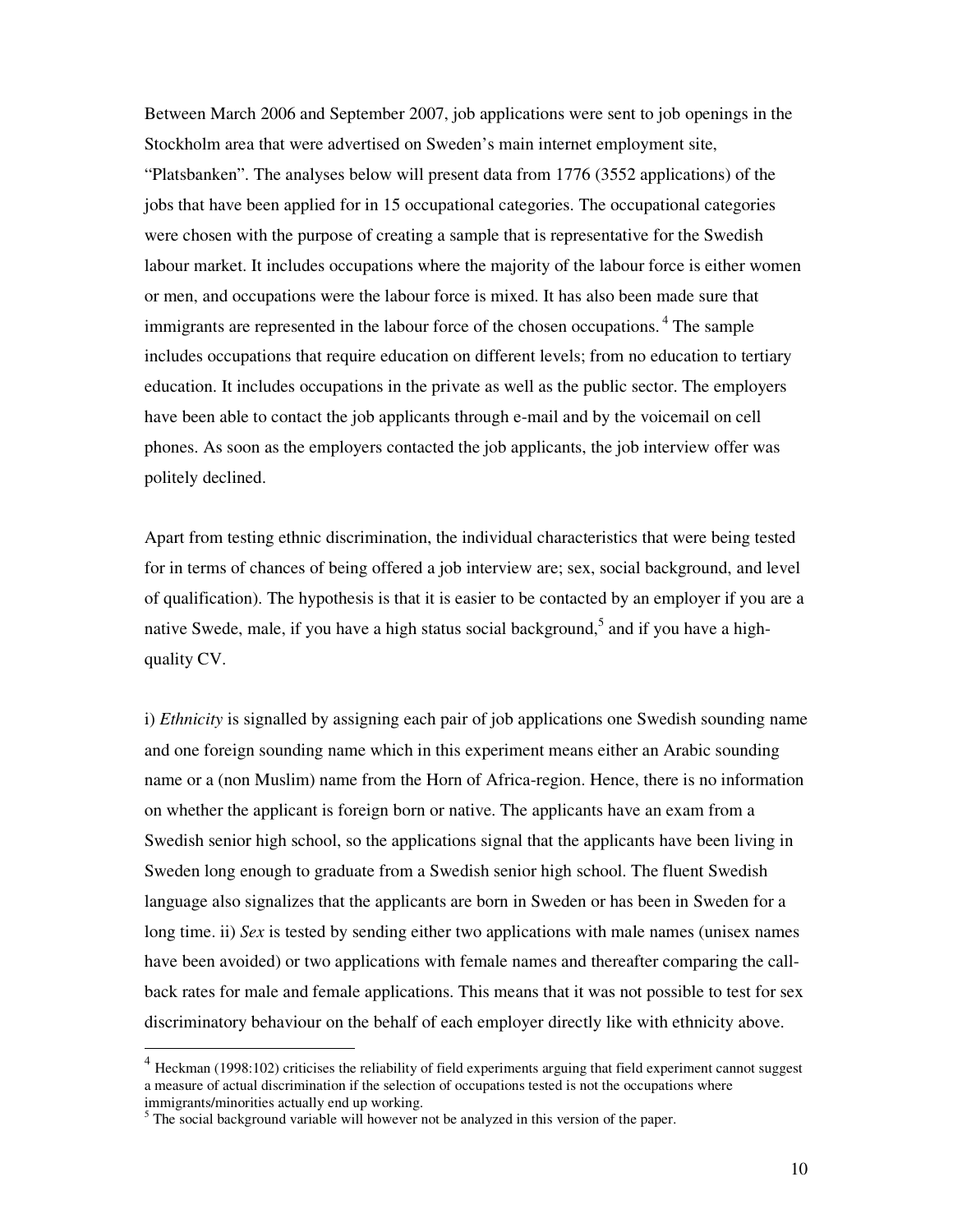For this to be possible, four applications per job opening would have had to be sent, two male applications with one Swedish sounding name and one foreign sounding name, and two female applications, one with a Swedish sounding name and one with a foreign sounding name. Methodologically this would have been preferable, but there were ethical arguments against such a design that was judged more important than the methodological advantages.<sup>6</sup> iii) Social background was tested for by giving one of the applicants a home address in a poor neighbourhood and an exam from a senior high school in the same area, and giving the other job applicant a home address in a fashionable area with an exam from a senior high school in the same area. The addresses were randomly assigned to the applications. The addresses corresponded to existing residential blocks, but it was made sure that no person with the same name as the applicants lived there.<sup>7</sup>

Each job application consists of a personal letter and a CV. The personal letters were constructed by prewritten modules that were put together randomly in order to make sure that there was variation in the applications. The personal letters and the CVs were randomly matched so that different CVs were attached to the personal letters at different times. Although the personal letters and the CVs were constructed in advance, each job application was matched with the particular job opening it was being sent to. For instance, if it was written in the job advertisement that the applicant must have a driver's license, or that the applicant must have at least five years of work experience, or that an IT specialist must know how to program in Java-script, the job applications were adjusted to match the qualifications required. Addresses with a matching senior high school exam<sup>8</sup>, and the sex of the two

-

<sup>&</sup>lt;sup>6</sup> There were three issues that seemed ethically problematic with sending four applications per job opening. i) Sending four applications may bias the employer's perception of the supply of labour, especially for smaller firms that may not receive many applications. ii) Researchers that perform this kind of field experiment have already accepted the fact the employers are participating in the experiment without informed consent. But it is reasonable to minimize the efforts of the employers and making them read and respond to four fake applications instead of two may be considered pushing it a bit too far. iii) Carlsson & Rooth (2006) performed their experiment during the same period and they sent three applications to each job opening. Though we coordinated the projects in order not to apply for the same job opening, it was unavoidable that some employers received applications from both projects although they did not receive applications from both projects for the same job opening. This was also an argument for limiting the amount of applications that each employer had to read.

 $\overline{7}$  This means that if the employer contacts the applicant by mail only, that response is lost to the experiment. Although this probably has happened one or twice, the guess is that it has not happened frequently. In the job ads of the job site that we have been using, it is always stated *how* the employer wants the applicants to apply; by mail, email, telephone or personal visit. We have only responded to job openings where you may apply by email. Since the employers have chosen email as a way for the applicant to contact the employer, it is likely that they prefer to contact the applicant in the same way. Especially since an email is faster than posting a letter, and free of charge. Email is also a well established way of communication in Sweden these days.

<sup>&</sup>lt;sup>8</sup> There are only a few senior high schools that have programs for vocational education in the Stockholm area. Consequently, students come from all over the Stockholm area to go to these schools. Therefore it has not been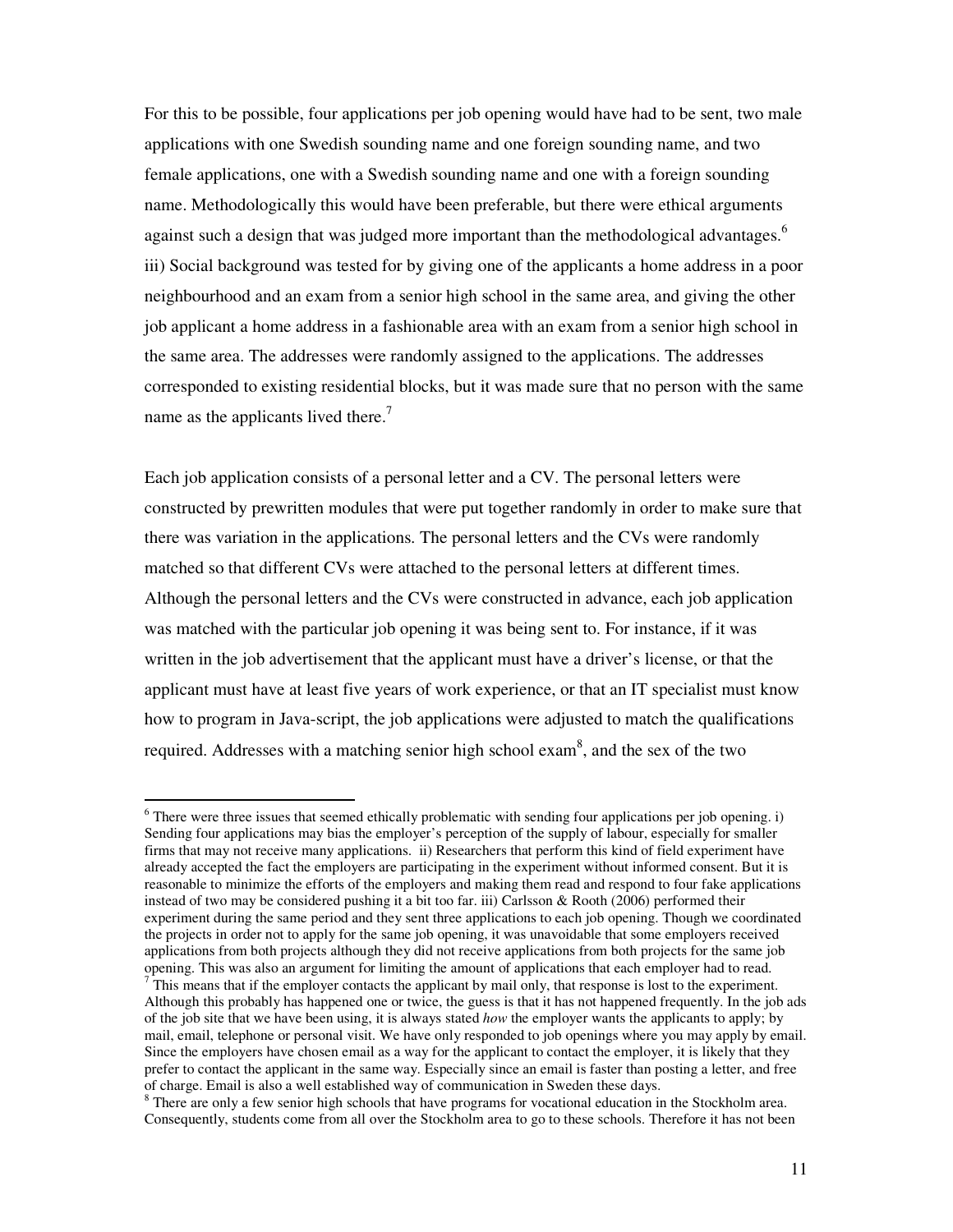applicants were randomly assigned. $9$  Once the sex of the job seekers was determined, the names were randomly assigned to the applications. Since every step in the construction of every single application is based on randomization, the risk of a systematic bias is extremely small. The names were also changed regularly to avoid an unintentional name effect, i.e. that some names may be more popular or unpopular with the employers for reasons that have nothing to do with ethnic discrimination, thereby causing an effect that is uncontrolled for.

Summing up, each pair of job applications has been constructed to be similar in all relevant aspects such as sex, educational level, job experience etc. The only thing that differs is the ethnic background signalled with the names of the applicants.

#### *Interpreting the results*

-

The job site used in the experiment, "Platsbanken", is the largest web based job site in Sweden. 70 percent of all job vacancies that are publicly announced are displayed there. But most employers use informal networks when recruiting new employees. In 2002, only between 34 – 49 percent of all new recruitments were canalized through Platsbanken (Harkman & Sahin 2003b). Hence, it cannot be ruled out that there are systematic differences between the job vacancies announced at Platsbanken and those that are not. This should be kept in mind when considering the representativeness of the results below.

There is an ongoing discussion on the interpretation of the results among researchers within the field experiment tradition. There are usually four possible outcomes; both applicants are invited to an interview, only the majority/native applicant is invited to an interview, only the minority/foreign applicant is invited, and that none of them are invited. One issue has concerned the status of the applications where none is invited to an interview. Some have treated them as cases of equal treatment, and some has treated them as missing cases. This is a very important matter since this is the most frequent outcome. How one chooses to interpret the no call-backs makes a big difference to the discrimination rates. The main argument for regarding the no call-backs as cases of equal treatment is that it is a case of *symmetrical treatment* (Cross et al., 1990:44). But Riach and Rich (2002) argue that no call-backs should

possible to match the high school with the address in these cases. This applies for the job applications for cooks, assistant nurses and carpenters/construction workers.

<sup>&</sup>lt;sup>9</sup> The sex of the applicants was not randomized for all of the job openings in some of the very male dominated job categories such as truck driving, construction work, and physically demanding store work since female applicants were judged too unrealistic. To apply with female names for these job openings would increase the risk of being exposed.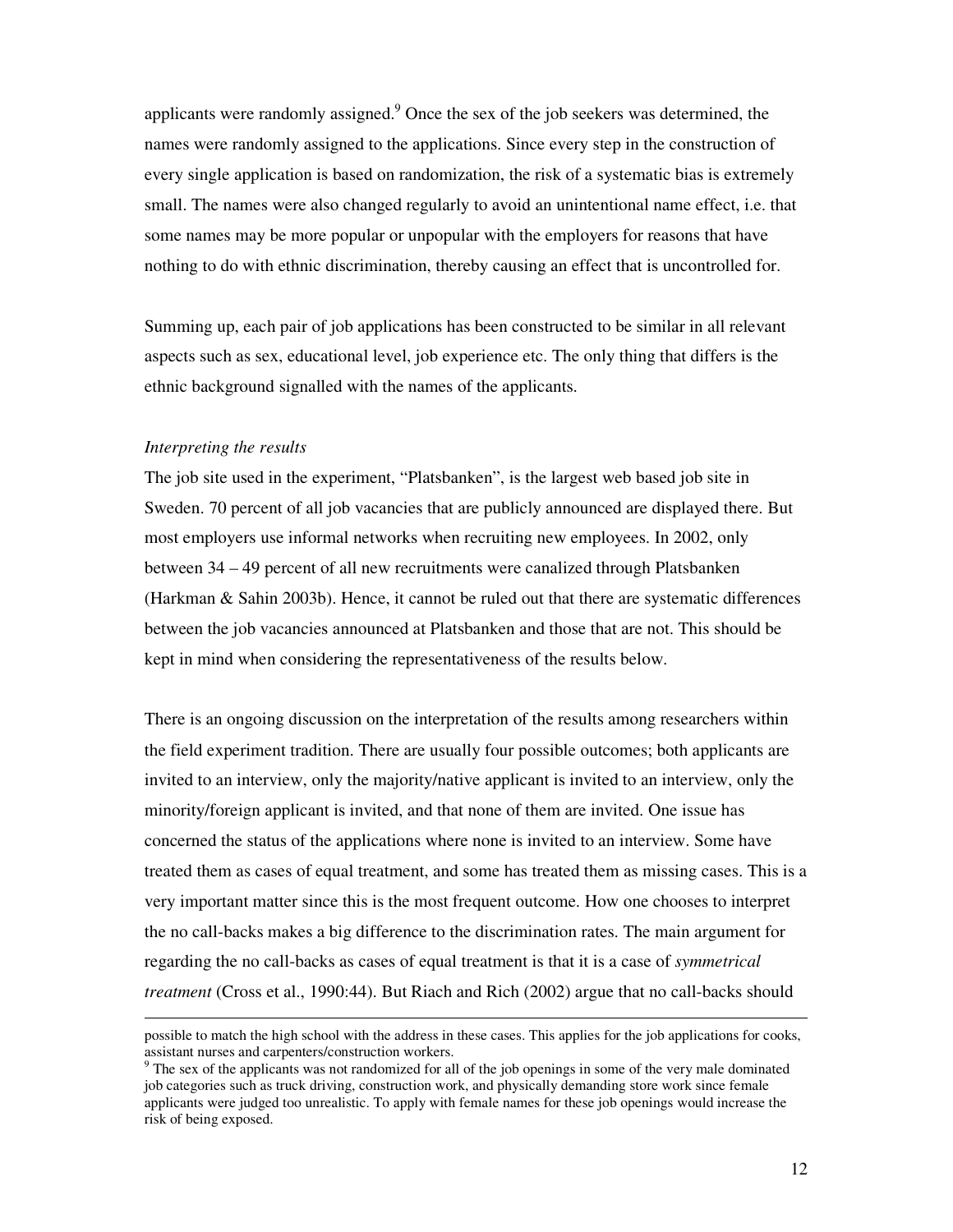be regarded as non-observations, since there are many reasons to why applicants may be rejected before the employer even considers the ethnic background of the applicants. Furthermore, the availability of jobs will impact the number of cases where none of the applicants get a response, so that the more difficult it is for anybody to be invited to an interview, the higher the rate of equal treatment (Riach  $\&$  Rich 2002:487). So, the somewhat absurd conclusion would be that the lower the call-back rates the lower the discrimination rate. And an experiment with applications of a bad quality would generate a lower discrimination rate than an experiment with application of a high quality. The interpretations of this paper will follow the recommendations of Riach & Rich above, i.e., the no call-back cases will be regarded as non-observations.

### *The variables*

-

The variables of the analyses can be classified into two categories; variables that describe the employers and variables that describe the applicants. Among the latter, are the variables that were introduced in the experiment design section above: sex, ethnicity and additional merits. Social background and percent immigrants in the occupations will be included in a later version of the paper. Among the former the analyses below include company size, occupation, if the CEO of the company has a Swedish sounding or foreign sounding name, and unemployment rate per trade and month. To evaluate the theory of statistical discrimination, the binary variable *Swedish language skills* indicate whether a fluent Swedish language is important in the occupations. A fluent Swedish language has been coded as less important for the occupational positions of cooks, store men, cashiers, carpenters, drivers and cleaners. A *fluent* language does not seem vital for salesmen, assistant nurses, nurses and engineers either, although more important than for the former occupations. These positions have also been categorized as positions where fluent language is of less importance. The same goes for ITprofessionals where English is often the working language. Fluent Swedish language skills seems the most important for senior/high school teachers and pre-school teachers since teaching the Swedish language is generally included in their job tasks. Language skills are also important for receptionists since it is their job to be the link between costumers and the company or the organisation they work within. The economist profession is also likely to include tasks where fluent Swedish is important, particularly written Swedish language.<sup>10</sup>

 $10$  My categorization is of course debatable. It is made on the basis of the background research that I made about the tasks included in the different occupations in order to design the applications realistically.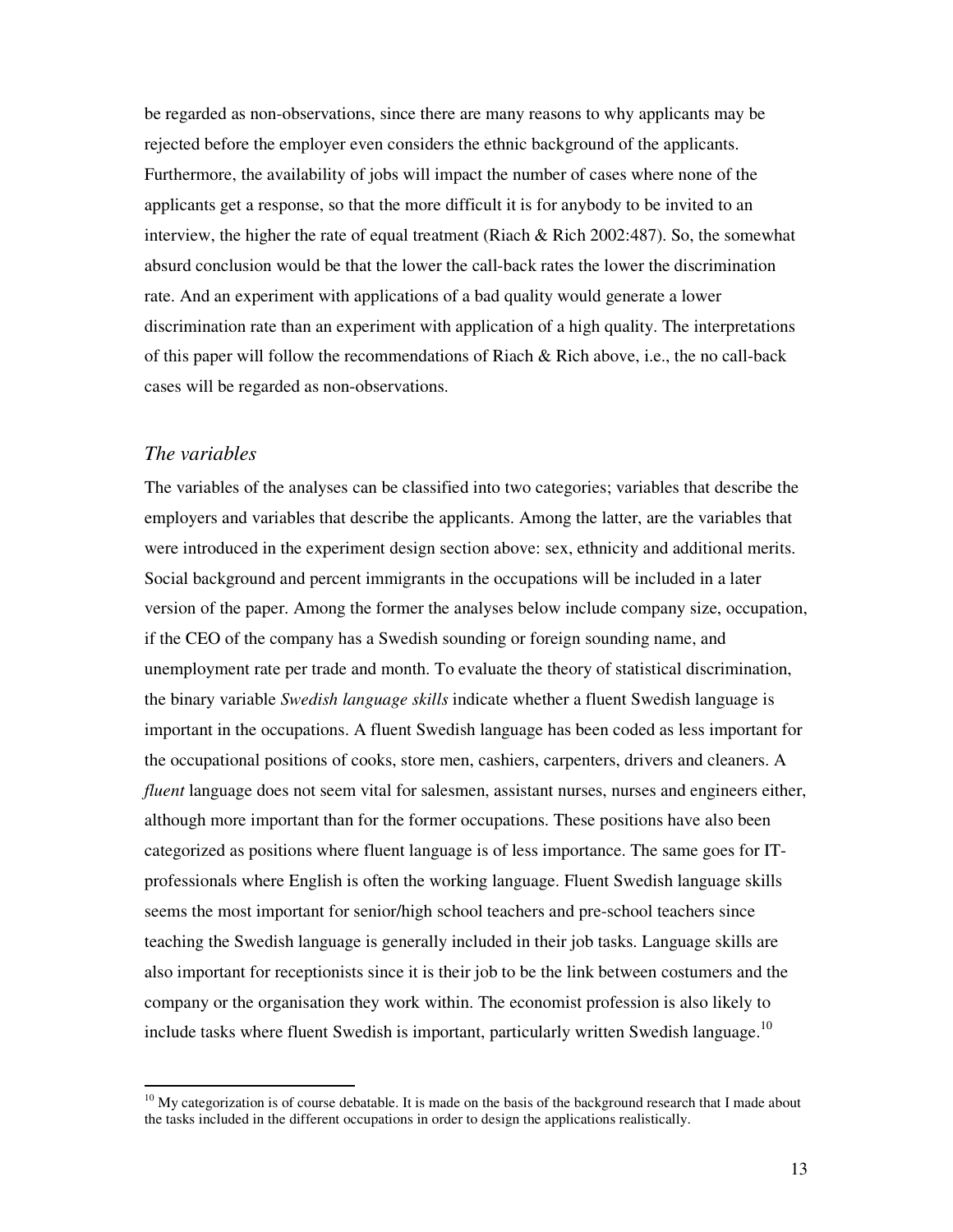### Results

*Is there a difference in call-backs for Swedish sounding and foreign sounding names?*  The descriptive statistics in Table 1 below suggest that there is a rather large difference in call-backs between applicants with names that are Swedish sounding and names that are Arabic/African sounding in the Swedish labour market. For the 3552 jobs included in the sample presented in Table 1, the net discrimination rate is 40.3 percent and the relative callback rate is 1.8. When giving all occupations the same weight, the net discrimination rate increases to 41.3 and the relative call-back rate to 2.1. Expressed in terms of a real job seeking situation, this means that if a person with a Swedish sounding name had to apply for say ten jobs before being contacted by an employer, a person with the same merits but with an Arabic or African sounding name has to apply 21 times to be contacted.

|                     | No call-<br>back | 2<br>Call-back<br>for both | 3)<br>Call-back<br>foreign<br>name only | 4)<br>Call-back<br>Swedish<br>name only | 5)<br>Relative<br>call-back<br>rate <sup>11</sup> | 6)<br>Net dis-<br>crimination $12$ | 7)<br>Number of<br>applications |
|---------------------|------------------|----------------------------|-----------------------------------------|-----------------------------------------|---------------------------------------------------|------------------------------------|---------------------------------|
| All<br>applications | 59.1             | 15.8                       | 4.3                                     | 20.8                                    | 1.8                                               | 40.3                               | 3552                            |
| Weighted<br>total*  | 52.1             | 17.1                       | 4.5                                     | 21.4                                    | 2.1                                               | 41.3                               | 3552                            |

#### *Table 1. Call-back rates, percent and ratios*

\* All occupations given the same weight

-

#### *Is it possible to generalize the results to the entire Swedish labour market?*

The result suggests a higher rate of ethnic discrimination than the recently performed situation test performed by the ILO mentioned above (Taran 2007). But comparisons are problematic when experiment designs differ. The conclusion is similar – there is extensive ethnic discrimination in the Swedish labour market. The total relative discrimination rate of 1.8 is also a much higher rate of discrimination than the equivalent measure of Carlsson & Rooth's (2007) correspondence test. They present a relative call-back rate of 1.5. This study is

 $11$  The Relative call-back rate measures all call-backs for applicants with Swedish sounding names, divided with all call-backs for applicants with foreign sounding names. Relative call-back rate =  $(2+4)/(2+3)$ .

<sup>&</sup>lt;sup>12</sup> Net discrimination divides the difference between the call-backs where only the Swedish applicant was preferred and the call-backs where only the applicant with the foreign sounding name was preferred, divided with the sum of all call-backs. Net discrimination  $= (4-3)/(2+3+4)$ . The net discrimination rate is the most frequently used measure for discrimination. I prefer the relative call-back rate since I find it easier to comprehend in terms of real events.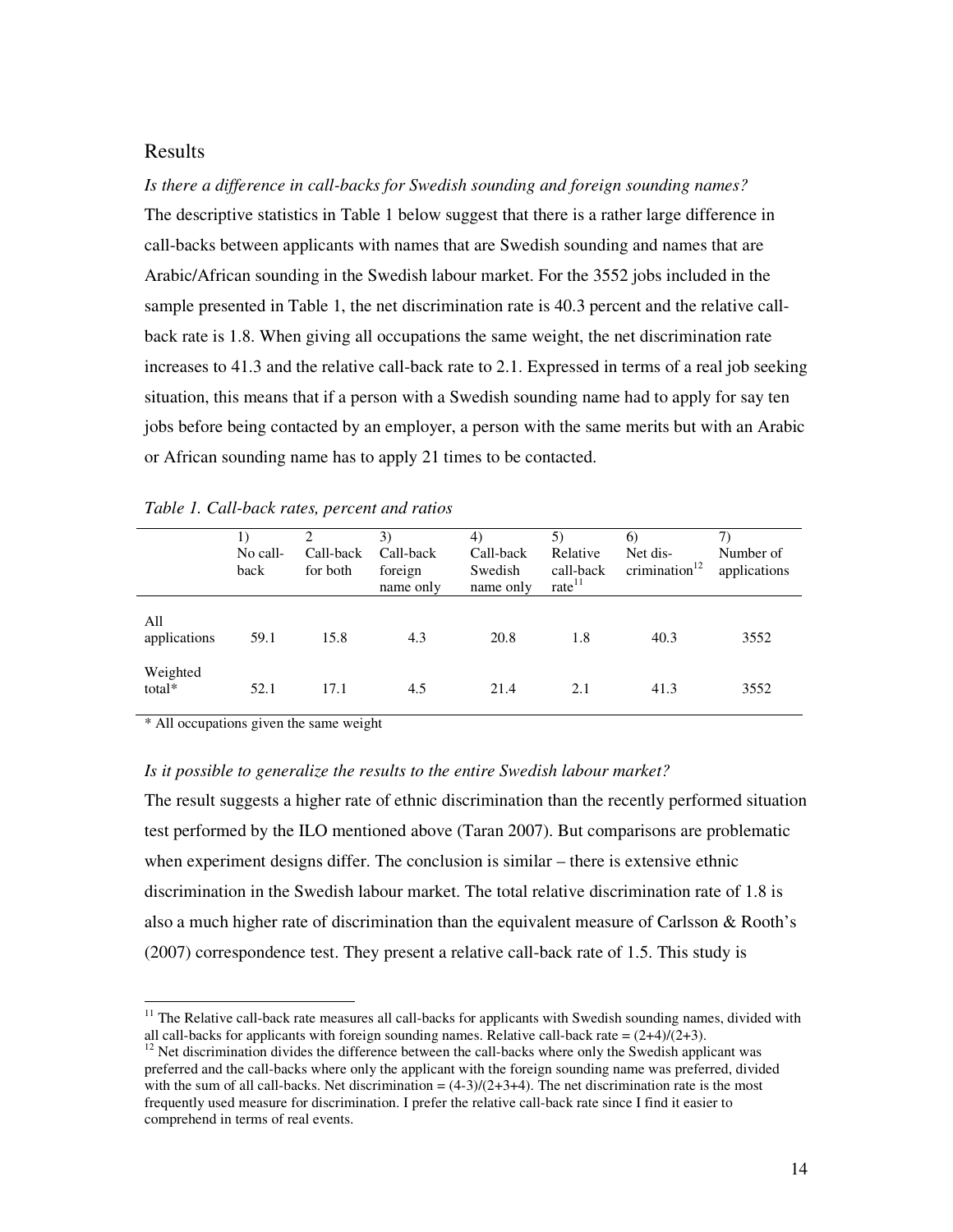performed with a very similar research design during an overlapping time span testing discrimination in approximately the same occupations (11 occupational categories in common). A large difference in results would be a reason to be concerned with the reliability of the both experiments. I will however argue below that the results are similar and that Carlsson & Rooth underestimate the level of discrimination in their results.

The statistics in Table 2 below illustrates how the discrimination rates differ between the occupations. While the discrimination is almost non-existent among senior/high school teachers, and not statistically significant among receptionists, the level of discrimination is strikingly high for assistant nurses and cleaners. While an applicant with a Swedish sounding name has to send say 10 applications before s/he receives a call-back, an assistant nurse with a foreign sounding name has to send 36 applications before receiving a call-back.

|                     | No call-<br>back | Call-<br>back for<br>both | Call-back<br>foreign<br>name only | Call-back<br>Swedish<br>name only | Relative<br>call-back<br>rate | Net dis-<br>crimination<br>rate | Number of<br>applications |
|---------------------|------------------|---------------------------|-----------------------------------|-----------------------------------|-------------------------------|---------------------------------|---------------------------|
| Qualified Jobs      |                  |                           |                                   |                                   |                               |                                 |                           |
| Senior/high school  | 54.5             | 18.9                      | 10.0                              | 16.7                              | 1.2                           | 14.7                            | 180                       |
| teachers            |                  |                           |                                   |                                   |                               |                                 |                           |
| IT-professionals    | 47.3             | 27.0                      | 3.4                               | 22.3                              | $1.6^\dagger$                 | 35.9                            | 296                       |
| Economists          | 63.9             | 13.5                      | 3.4                               | 19.3                              | $1.9^{\dagger}$               | 43.9                            | 238                       |
| <b>Nurses</b>       | 47.7             | 36.1                      | 2.3                               | 14.0                              | $1.3^{\dagger}$               | 22.3                            | 172                       |
| Pre-school teachers | 21.6             | 44.6                      | 5.4                               | 28.4                              | $1.5^{\dagger}$               | 29.3                            | 148                       |
| Engineers           | 50.6             | 19.6                      | 3.6                               | 26.2                              | $2.0^{\dagger}$               | 45.7                            | 168                       |
| Less qualified jobs |                  |                           |                                   |                                   |                               |                                 |                           |
| Receptionists       | 74.6             | 8.5                       | 5.5                               | 11.5                              | 1.4                           | 23.5                            | 330                       |
| Cooks               | 44.1             | 20.7                      | 10.8                              | 24.3                              | $1.4^{\dagger}$               | 24.2                            | 222                       |
| Salesmen            | 58.1             | 18.3                      | 2.7                               | 21.0                              | $1.9^{\dagger}$               | 43.6                            | 372                       |
| Store men           | 70.4             | 8.0                       | 4.0                               | 17.6                              | $2.1^{\dagger}$               | 45.9                            | 250                       |
| Drivers             | 46.2             | 15.1                      | 3.8                               | 34.9                              | $2.6^{\dagger}$               | 57.8                            | 212                       |
| Cashiers            | 76.3             | 4.6                       | 2.3                               | 16.8                              | $3.1^{\dagger}$               | 61.2                            | 262                       |
| Carpenters          | 63.6             | 10.1                      | 4.0                               | 22.2                              | $2.3^{\dagger}$               | 50.0                            | 198                       |
| Assistant nurses    | 60.3             | 7.8                       | 2.6                               | 29.3                              | $3.6^{\dagger}$               | 67.3                            | 232                       |
| <b>Cleaners</b>     | 77.2             | 3.7                       | 2.9                               | 16.2                              | $3.0^{\dagger}$               | 54.8                            | 272                       |

#### *Table 2 Call-back rates by occupation, percentages*

 $\bar{f}$  = Significant difference in call-backs at the 95 percent confidence level using the Z-test for proportions.

Hence, what occupations that are chosen to be included in an experiment will affect the total results to a large extent. This has important methodological implications and poses problems for researchers that want to present a general discrimination rate. Since the difference between the occupations is so large it would be problematic to say for instance that "one out of four employers discriminates people with a foreign sounding name" without testing at least all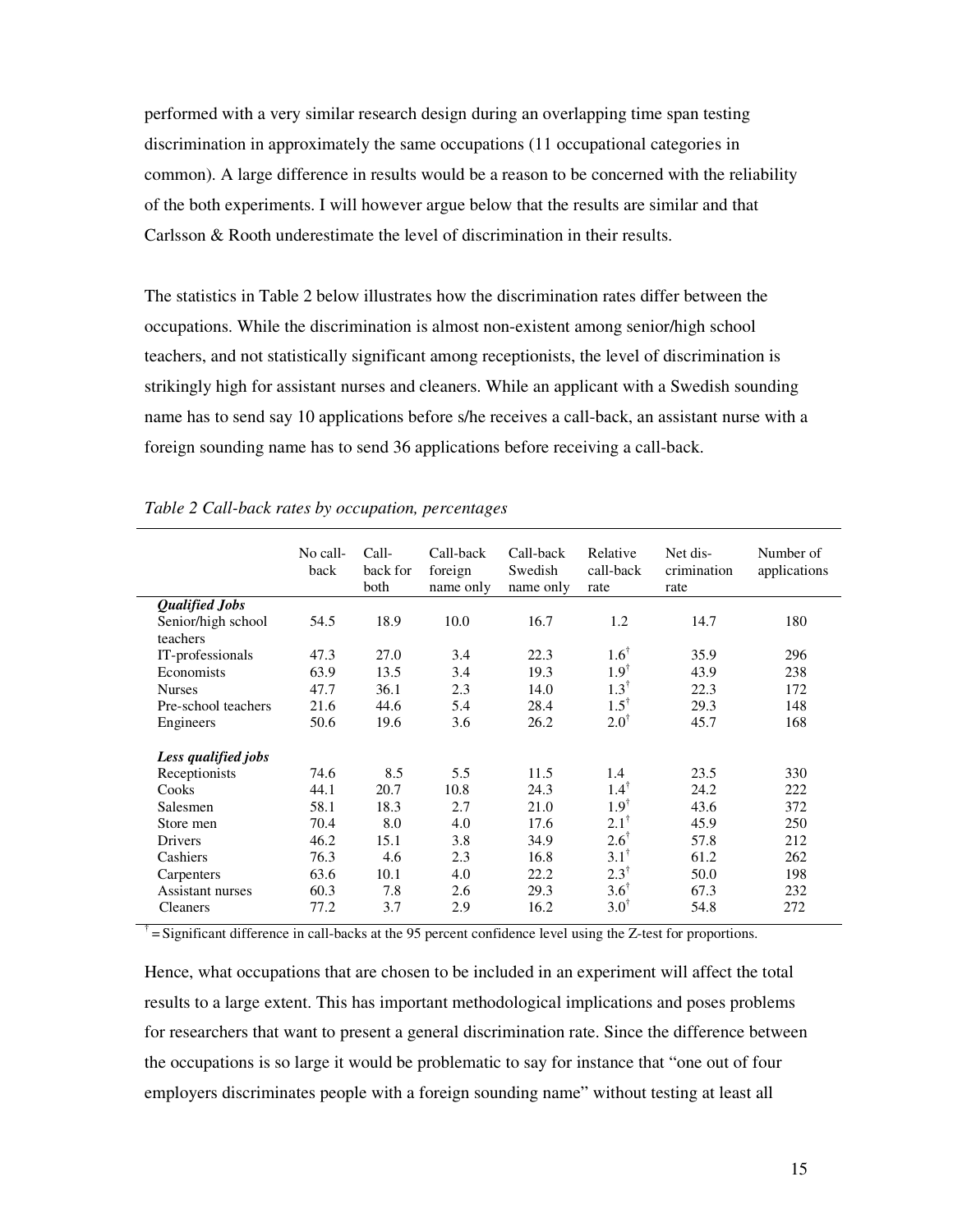large occupational groups. For instance, an experiment testing discrimination among senior/high-school teachers and receptionists would not even produce a statistically significant difference in call-backs.

Another methodological problem worth avoiding is that the overall discrimination rate is affected by the proportion of applications that are being sent for each occupation. As mentioned above, most researchers regard no-call backs for both applicants as nonobservations. This means that what the researcher is counting is call-backs, not sent applications. So, how many applications one has to send in order to get call-backs enough to achieve reliable results depends on the call-back rates. (This is one of the explanations to why the number of applications ranges from 172 - 372 in Table 2 above.) It is also the case that the larger the proportion of all applications from an occupation that has a high discrimination rate, the higher the overall discrimination rate. And there are good reasons to believe that the discrimination rate is higher in occupations where the call-back rates are low since a low callback rate is an indicator of a low demand for labour. When the demand for labour is low, the employers can afford a discriminatory behaviour, while when the demand for labour is high, even the people at the back of the line will be employed. The methodological implication of this line of reasoning is that not only what occupations that are chosen to be included in the study will affect the results, but also the proportion of the total amount of applications that are sent for each occupation.

A rather striking example of how different the results can be depending on whether one takes this into account or not is shown in Table 1 above. The "weighted total" row is a measure of discrimination when all occupations have been assigned equal weight.<sup>13</sup> The "total" row accounts for discrimination for all applications without weights. The "weighted total" produces a higher relative call-back rate, 2.1, and the "total" measure produces a call-back rate of 1.8. The higher discrimination rate for the "weighted total" confirms the pattern that occupations with high discrimination tend to have lower call-back rates.<sup>14</sup> It is also worth noting that the same pattern holds for Carlsson & Rooth's study. When giving equal weight to the occupations of their study, their relative call-back rate increases from 1.5 to 1.9. When calculating the relative call-backs of *this* paper for the same occupations as the ones included

-

<sup>&</sup>lt;sup>13</sup> The sum of all relative call-back rates for each occupation divided with the number of occupations.

<sup>&</sup>lt;sup>14</sup> A more accurate weight would be to relate the occupations to the proportions of the population employed in the occupational groups included in the experiment. This alternative will be considered in a later version of this paper.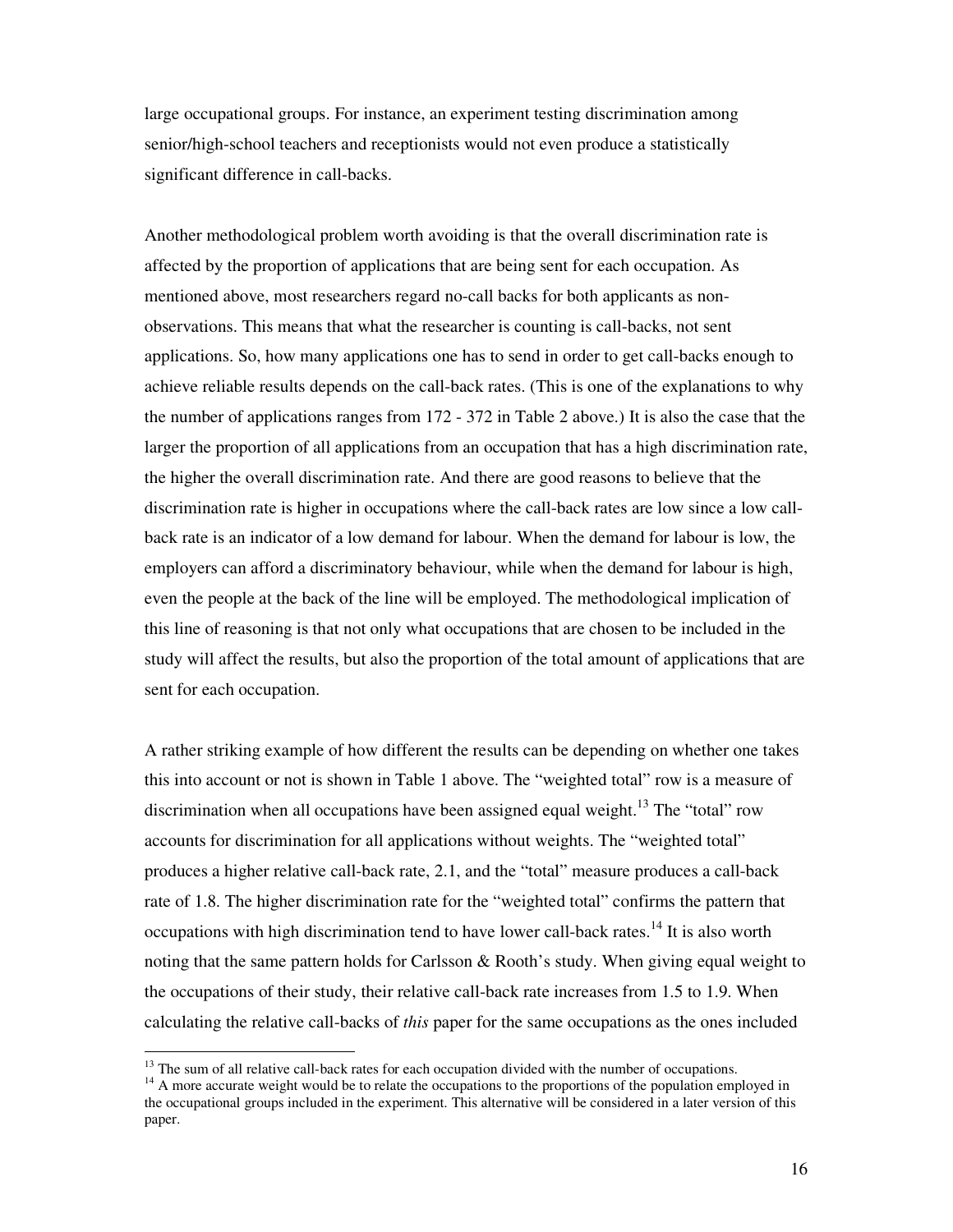in Carlsson & Rooth's study, the call-back rate is also  $1.9$  so the results are more similar which is reassuring for the reliability of both studies.

To conclude, it is not possible to say whether the results are typical for other occupations than the 15 occupations included in the study. The reliability of the results for the occupations chosen is high since the experiment is randomized. The tendency among some researchers to suggest a discrimination rate for the entire labour market from the results of a few occupations is problematic. In my view, it is also a bit unnecessary – it is sufficient to reveal the existence of discrimination, and to highlight the fact that there is more discrimination in some occupations than in others.

# *Statistical discrimination: Is the discrimination stronger in occupations where fluency in the Swedish language is important?*

As mentioned above, strong discrimination in occupational positions were fluency in Swedish is important can be interpreted as support for the idea that the explanatory mechanism for ethnic discrimination is statistical discrimination. But although the results in Table 2 above indicate large differences between the occupations, the discrimination rates are not generally higher in the occupations were one would imagine that fluent Swedish would be the most important. The models in Table 3 below show the linear probability of receiving a call-back. The coefficient for foreign sounding name in model 3 suggests that a person with a foreign sounding name is on average 19 percent less likely to get a call-back compared to a person with a Swedish sounding name. The probability of receiving a call-back is generally lower for the occupations were Fluency in Swedish is important. Interestingly, there is an interaction effect between having a foreign sounding name and applying for a job where fluency in Swedish is important. But the probability of receiving a call-back is actually 7 percent *higher*  for this group compared to the other groups, $15$  a result that contradicts the theory of statistical discrimination.

#### *Statistical discrimination: Is it easier for men than for women to get a call-back?*

-

The results in Table 3 below show furthermore that it is as easy for female applicants to receive a call-back as it is for male applicants. The Female coefficient is extremely low and it is not statistically significant. However, male and female applications have not been sent to

<sup>&</sup>lt;sup>15</sup> Note that the reference group is all applicants with Swedish sounding names plus applicants with foreign sounding names applying for jobs where Fluency in Swedish is less important.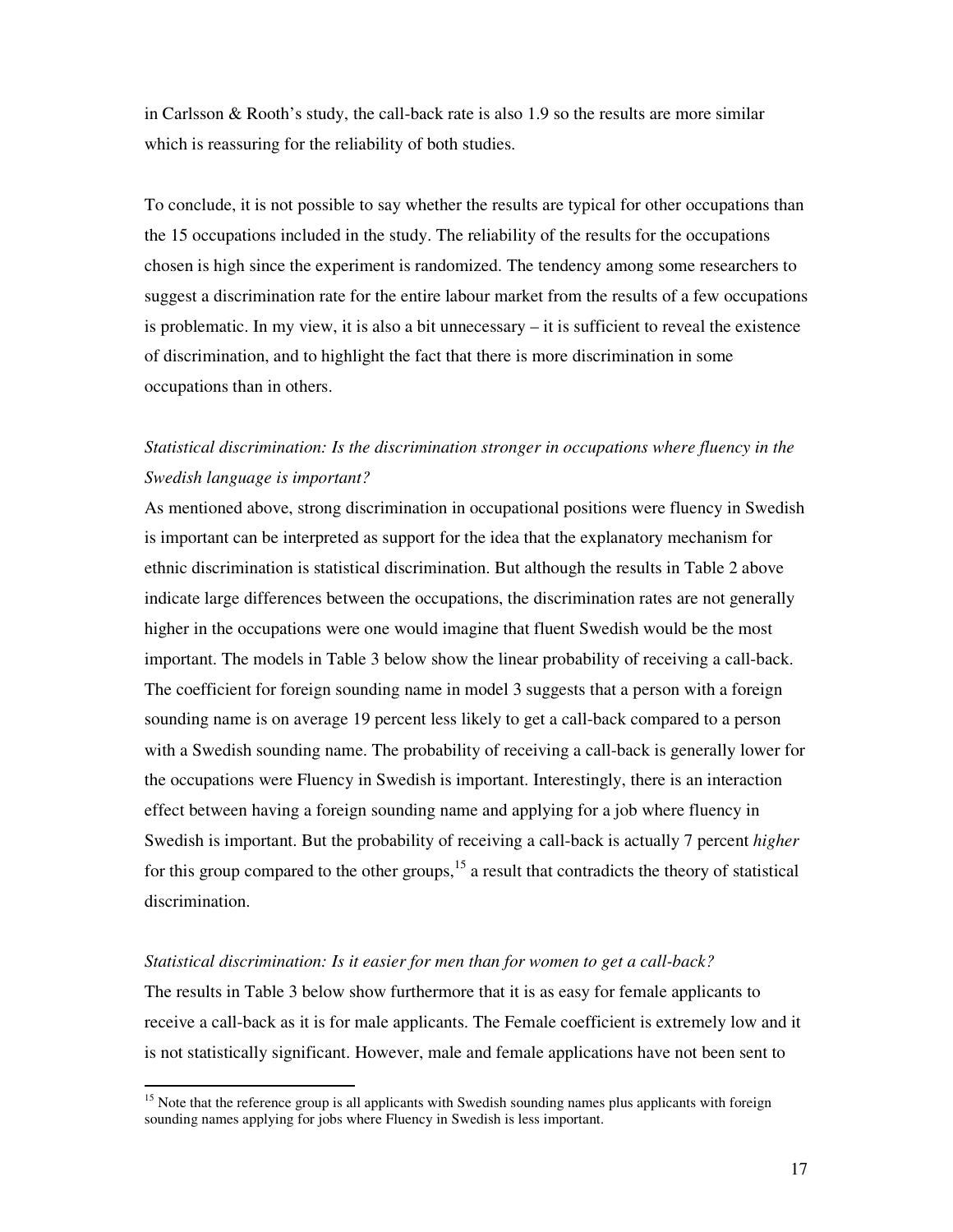the same jobs. It is still possible that an employer would have chosen a man over a woman, all other things equal. But the results of this particular study indicate no support for discrimination of women in call-backs.<sup>16</sup> The result is intuitively plausible. There is a well documented unexplained *wage gap* between men and women in the Swedish labour market that may very well be the result of wage discrimination, but there is less reason to believe in discrimination in *hiring* decisions since there is no sex *employment gap*. <sup>17</sup> On the contrary, women in Sweden have a slightly higher employment level than do men.

| Call-back                             | Model 1   | Model 2   | Model 3   |
|---------------------------------------|-----------|-----------|-----------|
| Foreign sounding name                 | $-0.17**$ | $-0.17**$ | $-0.19**$ |
| Fluent Swedish language <sup>18</sup> |           | $-0.02$   | $-0.04$   |
| Interaction effect**                  |           |           | $0.07*$   |
| Female                                |           |           | 0.01      |
| Unemployed per vacancy                |           | $-0.02**$ | $-0.02**$ |
| Constant                              | $0.37**$  | $0.29**$  | $0.42**$  |
| Number of applications                | 3542      | 3542      | 3542      |

*Table 3. Linear probability of receiving a call-back. Unstandardized coefficients*

\* Significant at the 5 percent level, \*\*Significant at the 1 percent level

\*\* Foreign sounding name\*Fluent Swedish language

-

To conclude, the most widely held beliefs about the mechanisms behind statistical discrimination; that immigrants are discriminated against because of an average lower productivity in terms of relevant language skills and that women are discriminated against because they generally take the main responsibility for the family is not confirmed in this study.

#### *Social distance: Is the discrimination larger in small companies?*

As mentioned in the theory section above, stronger discrimination in small companies may indicate that social distance is involved as an explanatory mechanism concerning ethnic discrimination. An employer that interacts with his/her employees on a daily basis may be

<sup>&</sup>lt;sup>16</sup> The rates have not been weighted. There are very few applications with female names sent to job vacancies for drivers and carpenters. Both occupations have a rather high discrimination rate (se Table 2 above) so the ethnic difference call-backs between the sexes may be smaller when controlling for this.

<sup>&</sup>lt;sup>17</sup> There is research that suggests that women are subject to hiring discrimination when applying for the most attractive positions in the labour market. But in this study, although jobs have been applied for in occupations that require high qualifications, the vacancies to which the applications have been sent have not been vacancies for the top positions within the firms and organisations.

 $18$  Senior/high schools teachers, preschool teachers, receptionists and economists are coded as 1, i.e. that fluent Swedish is important. Higher education is coded as 1 for occupations that require a university degree.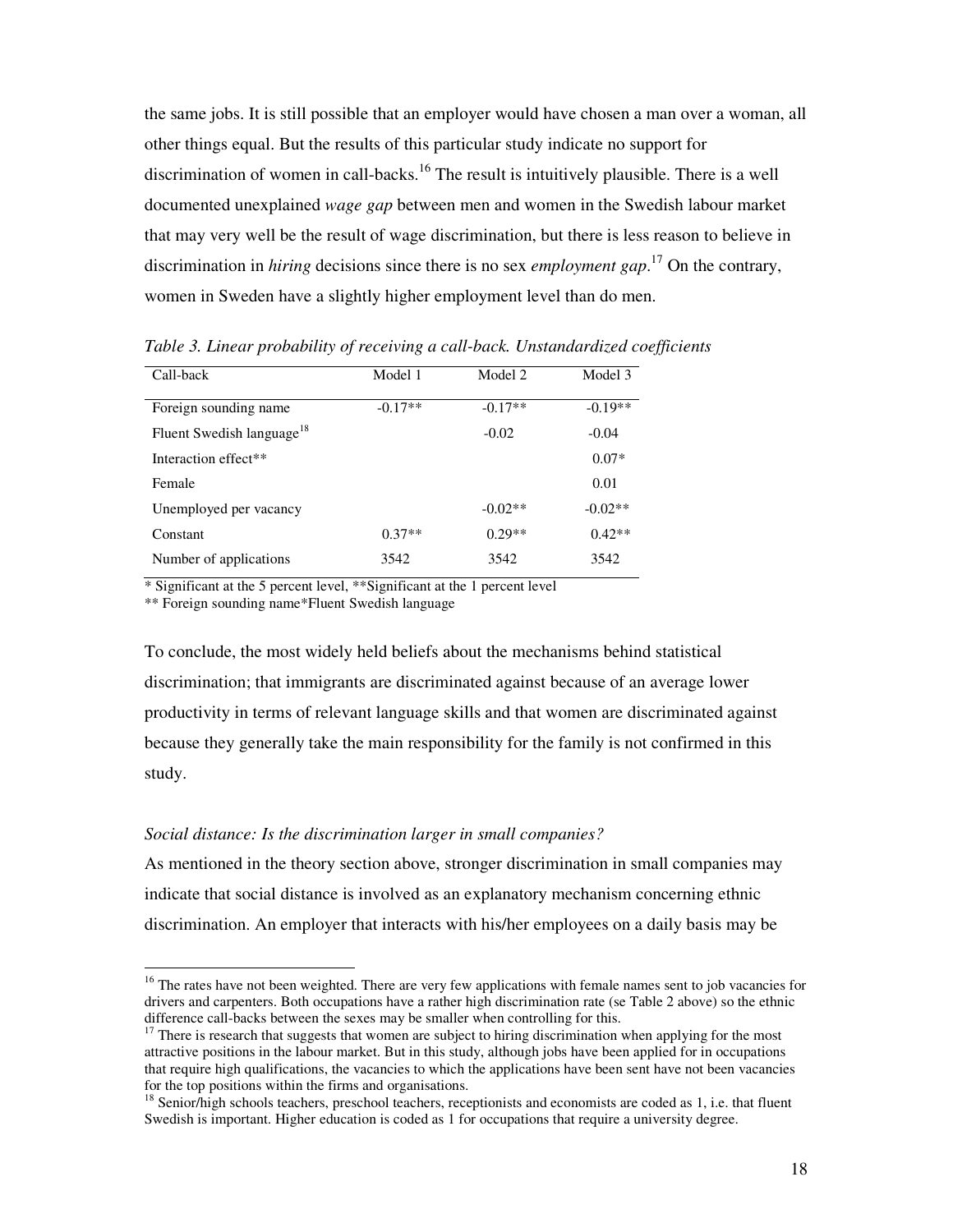more inclined to let "social taste" affect his or her judgement than an employer in a larger company. In a large organisation, the one who makes the hiring decisions rarely interacts with many of the employees and may therefore be more inclined to let objective criteria like merits be decisive in the hiring process. Furthermore, large organisations are to a larger extent governed by bureaucratic or formalized rules and procedures. According to the results in Table 4 below, small companies do seem to discriminate more than the large ones when it comes to call-backs. An applicant with a foreign sounding name has to send twice as many applications to small companies in order to be invited to an interview compared to a person with a Swedish sounding name. But it is the medium size companies that have the lowest discrimination rate, so the idea that the bigger company the lower the discrimination rate does not hold. More data have to be collected; data are missing for most organisations within the public sector so there is a risk that the results presented below are biased.<sup>19</sup>

| Company<br>$size^{20}$    | No call-<br>back | Call-back<br>for both | Call-back<br>foreign<br>name only | Call-back<br>Swedish<br>name only | Relative<br>call-back<br>rate | Net dis-<br>crimination | Number of<br>applications |
|---------------------------|------------------|-----------------------|-----------------------------------|-----------------------------------|-------------------------------|-------------------------|---------------------------|
| Small                     |                  |                       |                                   |                                   |                               |                         |                           |
| Company                   | 59.6             | 14.3                  | 3.8                               | 22.4                              | 2.0                           | 45.9                    | 1074                      |
| Medium size               |                  |                       |                                   |                                   |                               |                         |                           |
| Company                   | 59.4             | 16.3                  | 6.8                               | 17.5                              | 1.5                           | 26.4                    | 496                       |
| Large                     |                  |                       |                                   |                                   |                               |                         |                           |
| Company                   | 58.6             | 15.2                  | 3.9                               | 20.5                              | 1.9                           | 42.0                    | 494                       |
| $Darcon ch1(6) = 14.4060$ |                  | $D_r = 0.025$         |                                   |                                   |                               |                         |                           |

*Table 4. Call-backs by company size, percent and ratios* 

Pearson chi2(6) =  $14.4060$  Pr = 0.025

-

# *Social distance: Do employers with Swedish sounding names discriminate more than employers with foreign sounding names?*

According to the theory of social distance, employers would prefer applicants with a similar ethnic background as themselves. But the results of Table 5 below indicate the opposite – if the CEO of a company has a foreign sounding name, the applicants with a Swedish sounding name have a 2.4 times higher probability to receive a call-back. If the CEO has a Swedish sounding name, the probability is 1.7 times higher. A test of different proportions shows that

 $19$  Besides controlling for occupational distribution by size, a question that needs to be addressed is the boundaries for when a company is of a small, medium and large size. When it comes to evaluating the theory of social taste, when is a company so large that the employer is not likely to have a close working relationship with his/her employees? And are there other occupation specific characteristics that could be important for the impact of social taste in hiring decisions apart from company size?

<sup>&</sup>lt;sup>20</sup> Small company: 0-15 employed; Medium Size Company: 16 - 50 employed and Large Company: more than 51 people employed.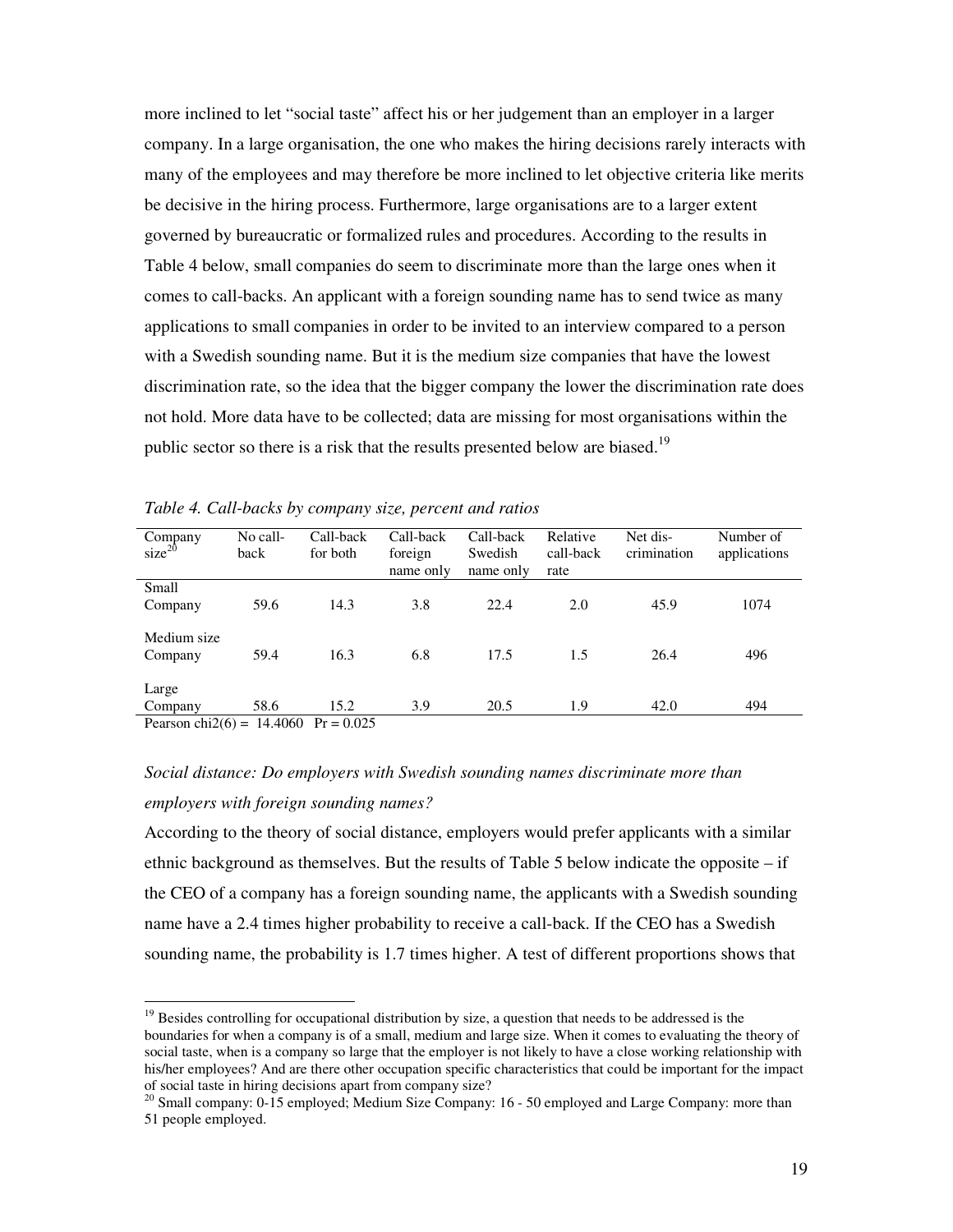the difference in call-backs is statistically significant for the CEOs with a foreign sounding name.

| Table 5. Call-backs by name of CEO, percent and ratios |          |           |           |           |           |             |         |
|--------------------------------------------------------|----------|-----------|-----------|-----------|-----------|-------------|---------|
|                                                        | No call- | Call-back | Call-back | Call-back | Relative  | Net dis-    | Number  |
|                                                        | back     | for both  | foreign   | Swedish   | call-back | crimination | of jobs |
|                                                        |          |           | name only | name only | rate      | rate        |         |
| CEO Swedish<br>sounding name                           | 59.1     | 16.5      | 4.7       | 19.6      | 1.7       | 36.5        | 1716    |
| CEO foreign<br>sounding name                           | 61.4     | 9.9       | 4.2       | 24.5      | 2.4       | 52.6        | 426     |

*Table 5. Call-backs by name of CEO, percent and ratios* 

Pearson chi $2(3) = 14.5404$  Pr = 0.002. Two-sample test of proportion for call-back Ho: 0.027

The linear probability models in Table 6 below suggest that CEOs with foreign sounding names prefer not only applicants with Swedish sounding names, but *male applicants with Swedish sounding names*. Being a male with a Swedish sounding name increases the probability of getting a call-back from a CEO with a foreign sounding name with as much as 11 percent. $21 22$ 

| Call-back                             | Model 1  | Model 2  | Model 3  | Model 4    |
|---------------------------------------|----------|----------|----------|------------|
| Swedish sounding name                 | $0.17**$ | $0.17**$ | $0.16**$ | $0.15**$   |
| Male                                  |          | 0.00     | $-0.02$  | $-0.02$    |
| Male with Swedish name                |          |          | 0.02     | $-0.01$    |
| CEO with Foreign sounding name        |          |          | $-0.04$  | $-0.05$    |
| Interaction effect**                  |          |          |          | $0.11*$    |
| Unemployed per vacancy and occupation |          |          |          | $-0.01*$   |
| Occupation dummies                    | Yes      | Yes      | Yes      | <b>Yes</b> |
| Constant                              | $0.20**$ | $0.20**$ | $0.21**$ | $0.22**$   |
| Number of applications                | 3552     | 3552     | 2135     | 2135       |

*Table 6. Linear probability of receiving a call-back. Unstandardized coefficients* 

\* Significant at the 5 percent level, \*\*Significant at the 1 percent level

-

\*\* Interaction variable: Male applicant with Swedish sounding name\*CEO with Foreign sounding name

It should however be emphasized that the "CEOs with foreign sounding names" is a very heterogeneous group. Some of them have an ethnic origin that seems similar to the Arabic and

<sup>&</sup>lt;sup>21</sup> An interaction effect for foreign sounding name and CEO with foreign sounding name was not statistically  $\frac{\text{significant}}{\text{22}}$ 

<sup>22</sup> The result may be biased since the names of the CEOs are missing on many companies and organizations, especially within the public sector. I hope to collect this information shortly.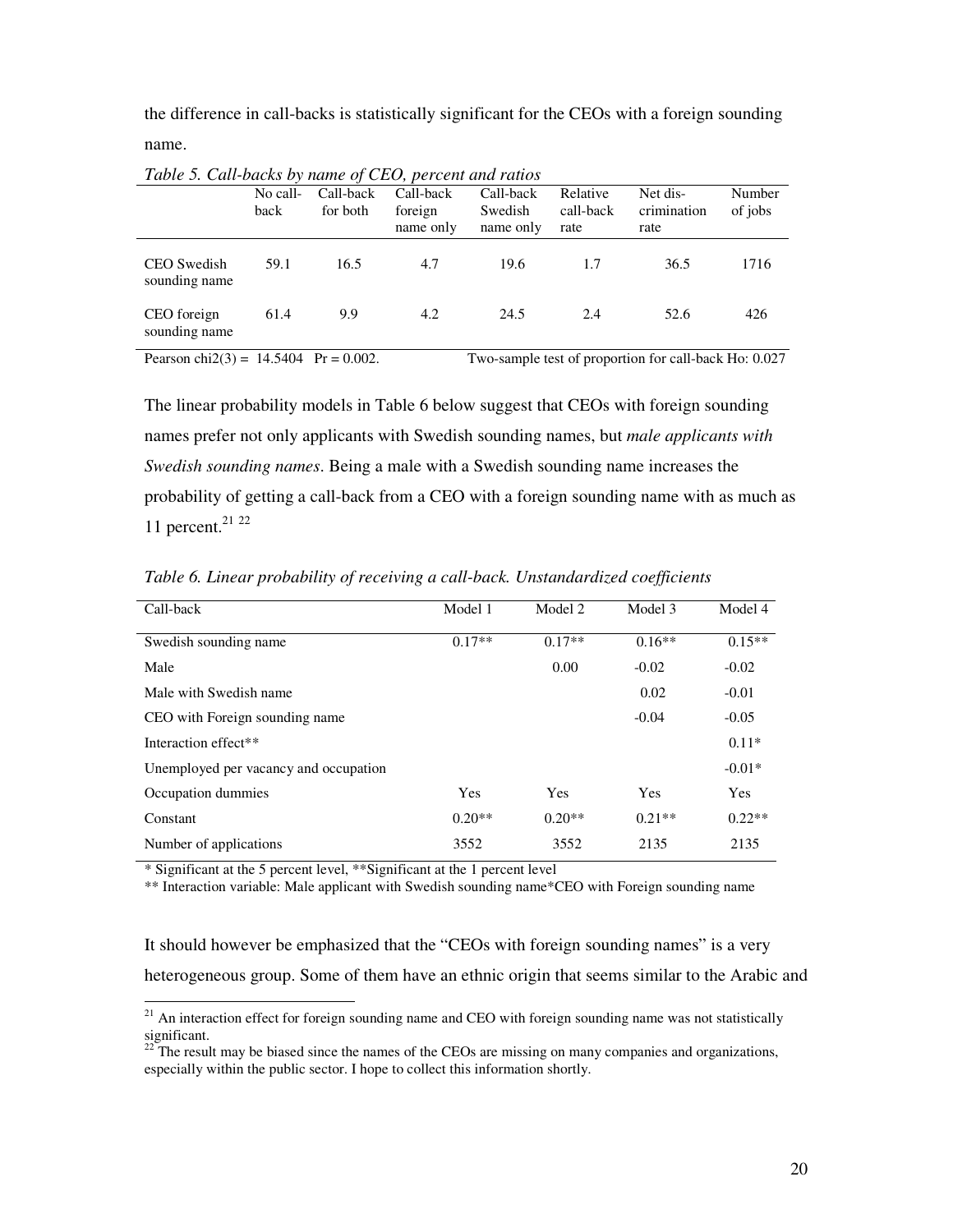African sounding applicant names, but most of them have foreign sounding names that are 'European sounding'. This means that a majority of the CEOs are as "socially distant" from the applicants with foreign sounding names as the CEOs with Swedish sounding names are. In this sense, it is difficult to evaluate the social taste theory with this variable. This does however not make the result any less interesting.

# *Do additional merits pay off as much for people with foreign sounding names as they do for people with Swedish sounding names?*

Bertrand & Mullainathan (2004) suggest that high-quality resumes do not increase the callback rates for African-Americans as much as they do for White-Americans. The results below confirm a similar pattern in call-backs for applicants with Swedish and foreign sounding names. Additional merits, i.e. that the applications are slightly more qualified than what is required in the job announcement, pay off in terms of a higher call-back rate for the applicants with Swedish sounding names but not for applicants with foreign sounding names. While the difference in call-back rates for normally qualified and extra qualified applicants with a Swedish sounding name is 3.7 percent, additional merits do not seem to impact the call-back rate for the applicants with foreign sounding names at all. This result could be explained with mechanisms of statistical discrimination. If the employers take a Swedish sounding name as a proxy for higher productivity, they may screen out all applications with a foreign name not reading more than the name on top of the application sheet. If this is the case, additional merits have no impact on the probability of getting a call-back for applicants with foreign sounding names. So in times of over-education, ethnic discrimination would increase. This is worth considering, since the normal belief is that excess supply of education dampens inequality. But it could also be interpreted as a support for social taste, if the employers want to hire someone who is socially close to her/him, they may ignore applications with foreign sounding names too. However, a two sample test of proportion testing for a difference in proportions of call-backs for Swedish sounding names is not statistically significant. It suggests that there is an eight percent risk that the difference between a normal and a high quality CV for an applicant with a Swedish sounding is name is zero in another sample.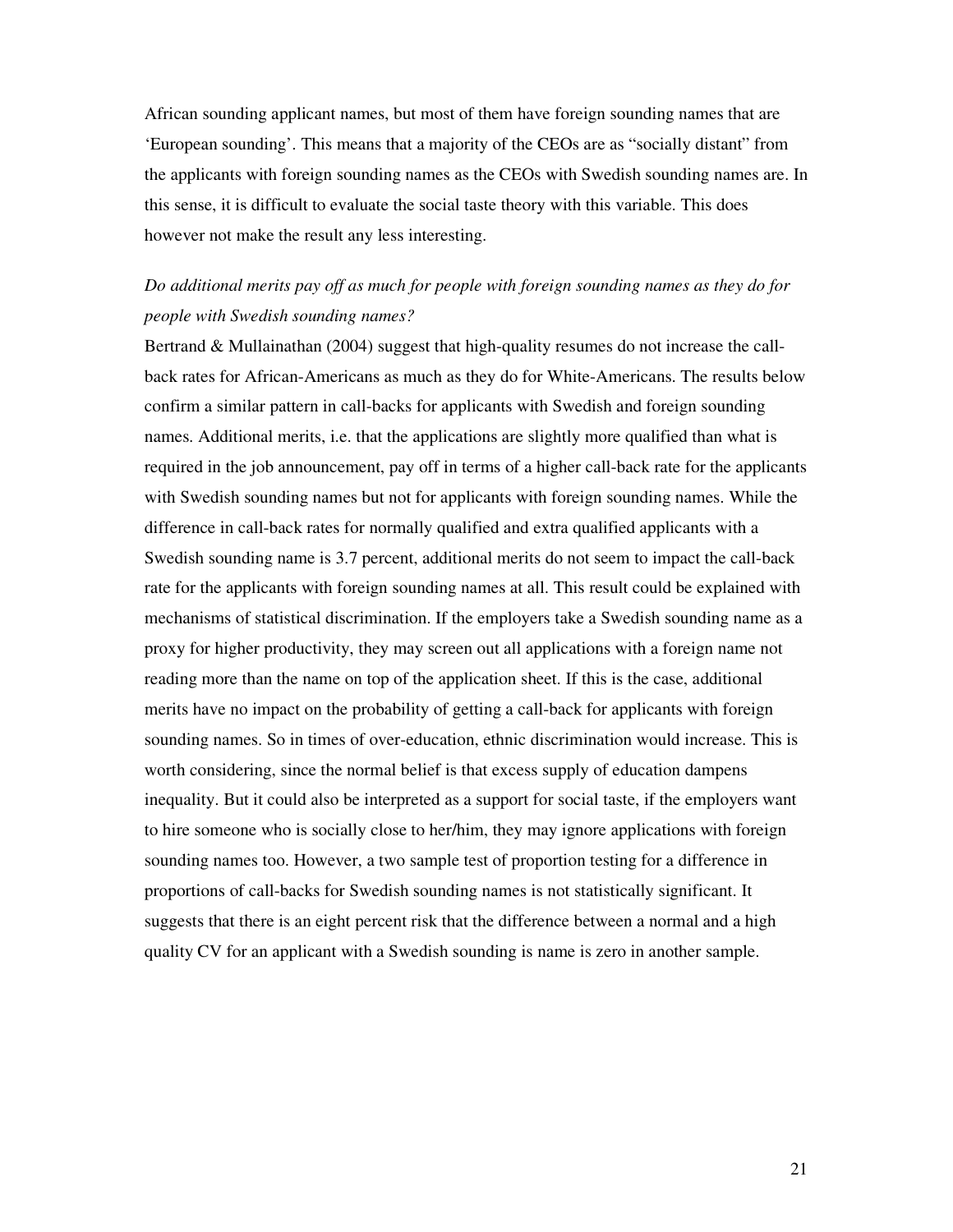|                                                                                 | No call-<br>back | Call-back<br>for both | Call-back<br>foreign<br>name only | Call-back<br>Swedish-<br>name only                                          | Relative<br>call-back<br>rate | <b>Net</b><br>discrimination<br>rate | Number of<br>applications |
|---------------------------------------------------------------------------------|------------------|-----------------------|-----------------------------------|-----------------------------------------------------------------------------|-------------------------------|--------------------------------------|---------------------------|
| Normally<br>merited                                                             | 60.7             | 15.8                  | 4.3                               | 19.2                                                                        | 1.8                           | 37.9                                 | 1912                      |
| Extra<br>merited<br>$\mathbf{D} = \mathbf{1} \cdot \mathbf{A} \cdot \mathbf{A}$ | 57.0             | 15.9                  | 4.3                               | 22.9<br>$77400$ D $0.040$ T $1 + 1$ $1 + 2$ $1 + 3$ $1 + 1$ $1 + 1$ $0.001$ | 2.0                           | 43.2                                 | 1630                      |

*Table 7. Call-back rates by application quality* 

Pearson chi $2(3) = 7.7498$  Pr = 0.049. Two-sample test of proportion for call-back Ho: 0.081

### Conclusion

This paper has provided evidence for the existence of extensive ethnic discrimination in the Swedish labour market. The applications with Swedish sounding names were preferred over applications with Arabic or African sounding names in all occupations. Only two out of 15 occupations did not reveal discrimination that was statistically significant. The relative callback rates varied between 1.2 and 3.6, and since there were such large differences between the occupations, it is not meaningful to suggest an overall discrimination rate. There is however no reason to believe that a similar pattern would not be found in the occupations not chosen in this study. The fact that there is discrimination in 15 of the largest occupations makes it evident that a significant part of the unemployment gap between people with foreign sounding and Swedish sounding names is explained by ethnic discrimination.

Although the experiment has provided clear evidence for the existence of ethnic discrimination, it has been more difficult to explain why this discrimination occurs. Statistical discrimination is often put forward as the most rational reason for discriminatory behaviour. After all, applicants with a foreign sounding name do *on average* speak Swedish less fluently than applicants with Swedish sounding names. And women do, on average, take larger responsibility for the family than do men. Relevant language skills and job commitment are productivity relevant characteristics. But men did not get a higher call-back rate than women, and occupations where fluent Swedish is especially important had even lower discrimination rates than other occupations. So the results of this study do not confirm the "rational" explanatory mechanism behind discrimination. It may still be that employers have false beliefs about a lower productivity for people with foreign sounding names. In other words, there may be error discrimination involved in hiring decisions. But it has not been possible to control for erroneous beliefs here.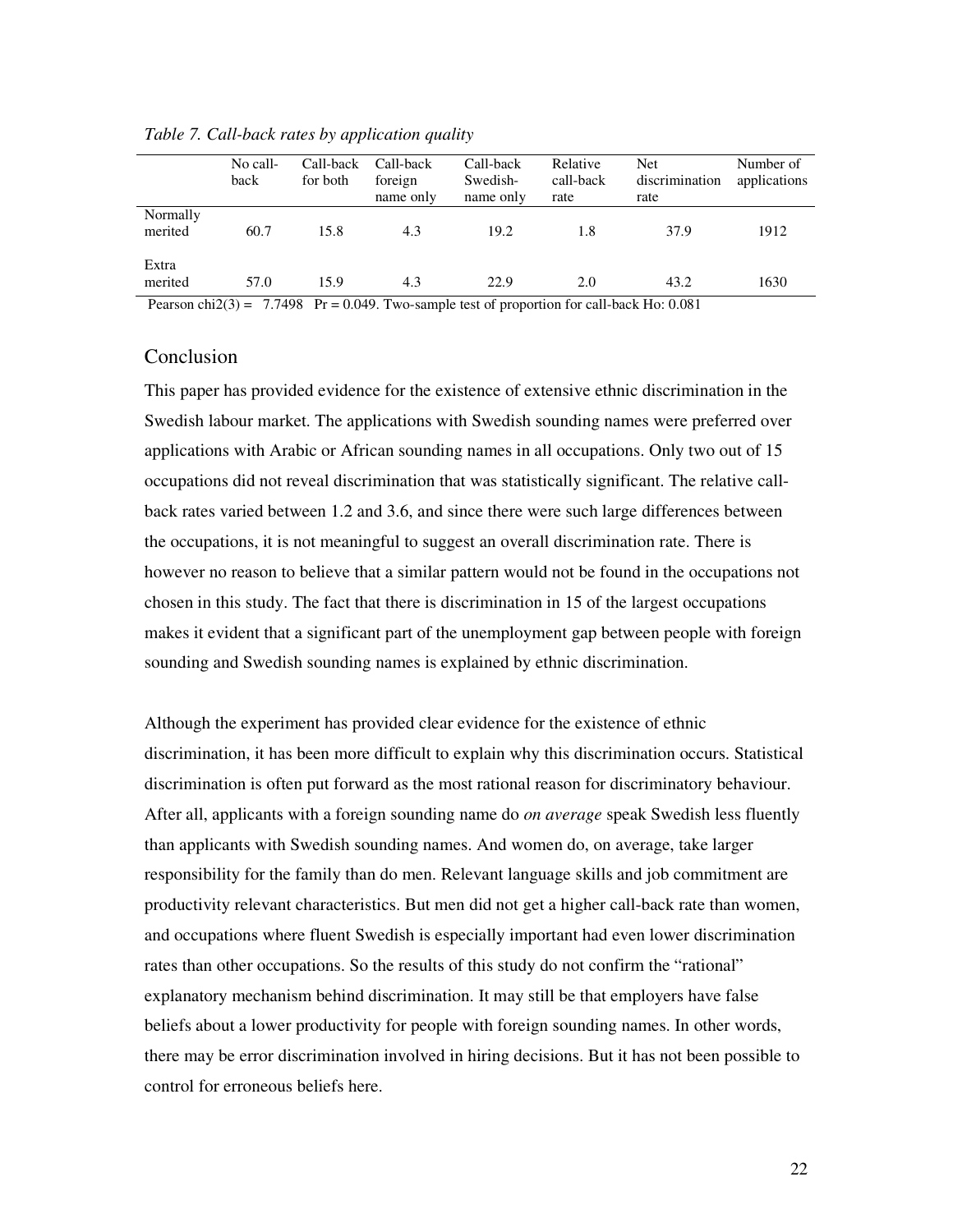The support for the theory of social distance has also been weak in the analyses. It was found that small companies discriminate more than the bigger ones, a result that is consistent with the social distance theory. But the correlation was not statistically significant. It was also found that CEOs with foreign sounding names discriminate more than CEOs with Swedish sounding names. But as will be presented in a later version of the paper, the majority of the CEOs have a European or Anglo-Saxon origin and they are therefore not 'socially closer' to the African and Arabic names used in this experiment than are ethnic Swedes. This variable is therefore not the most appropriate one for evaluating the social distance theory.

The analyses suggest that CEOs with foreign sounding names prefer male applicants with Swedish sounding names, i.e. they have a prior against women as well as applicants with foreign sounding names. CEOs with Swedish sounding names have priors against applicants with foreign sounding names too (although the rate is higher for the former group), but they do not seem to prefer men over women. A possible explanation may be that CEOs with a foreign background worry more about discrimination on behalf of their customers and are therefore more concerned with having a staff with Swedish sounding names. And since Sweden is a country where women's labour force attachment is more solid than in most countries, it may be that CEOs that are ethnic Swedes are more positive toward female employees than are CEOs with foreign sounding names.

Is there more discrimination in Sweden than in other countries? Since similar field experiments have been performed in many other countries, it is tempting to make cross country comparisons. But in order to compare, one has to suggest total rates of discrimination for entire labour markets. And as has already been discussed, that is problematic. It is also problematic for a number of other reasons.<sup>23</sup> All field experiments that test for ethnic discrimination in the labour market have confirmed the existence of discrimination. The fact that the experiment has been performed on a booming labour market makes the high rates of discrimination rather alarming.

A final word on discrimination and the results is that the kind of discrimination that has been tested for in this experiment is a rather extreme form of discrimination. It tests for

-

 $^{23}$  i) The experiments tests for discrimination against different ethnic minorities that have different immigration histories. ii) Some of the experiments have been performed in a booming labour market and some in times of recession. iii) The research designs are bound to differ, and iv) different occupations are included in the different experiments.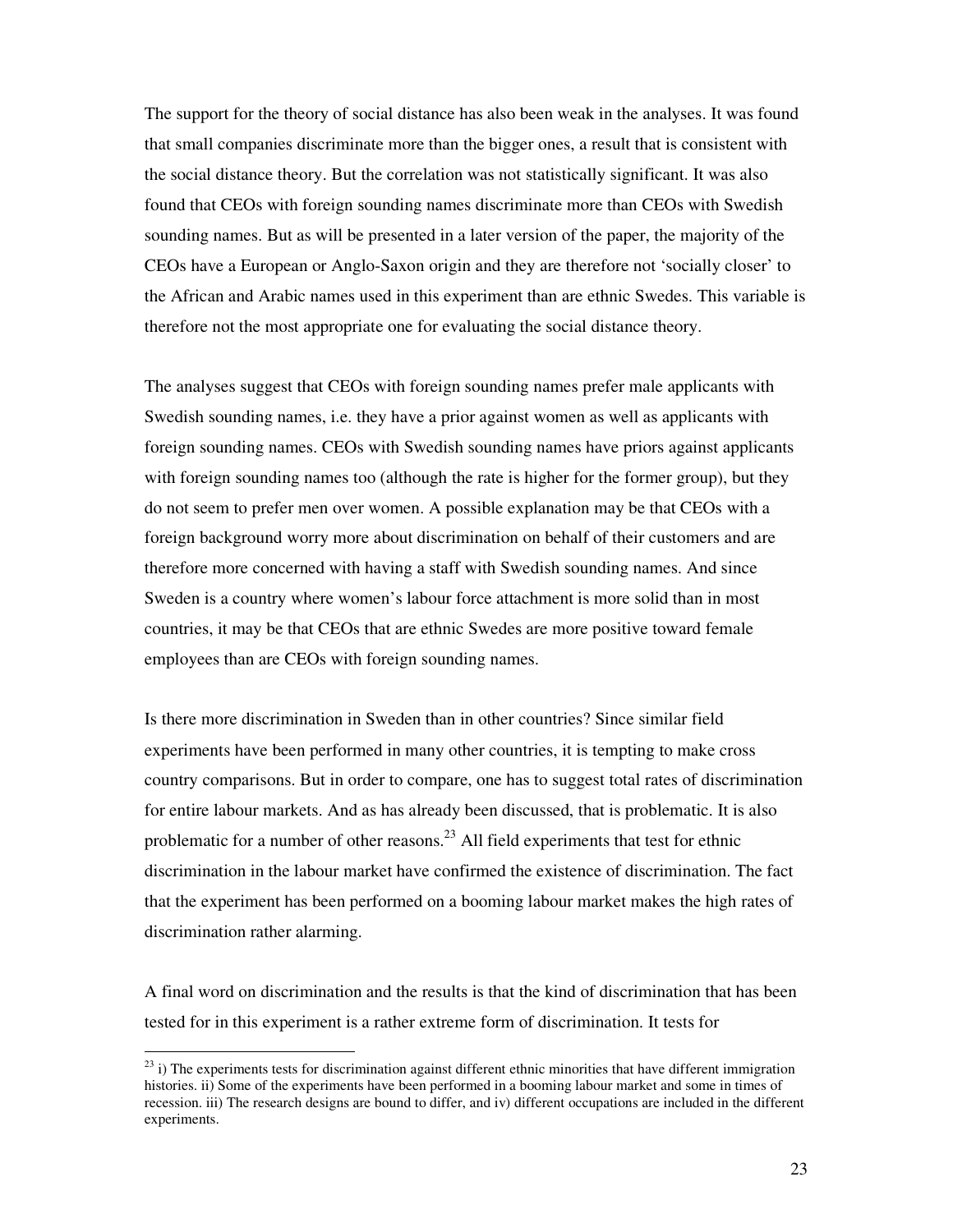discrimination of applicants who are already established in the labour market and who have experience that perfectly matches the job requirements. A rather unrealistic situation has been constructed with two very similar applications for each vacancy. In real life, it is most likely that the difference in call-back rates is much larger. The applicants with the foreign sounding names are many times immigrants who are slightly less fluent in Swedish and who are rejected with reference to this for performing the job many times irrelevant but nevertheless existing difference between them and native applicants. There are also bound to be silent norms on how applications should be designed in the different occupational groups. When not controlling a language perfectly, one may not be aware of those norms or one may not be aware of that one has deviated from them. To deviate even slightly from such norms may also affect how an application is evaluated. To conclude, the discrimination suggested in the experiment of this paper is just the minimum of the unequal treatment facing ethnic minorities in the Swedish labour market.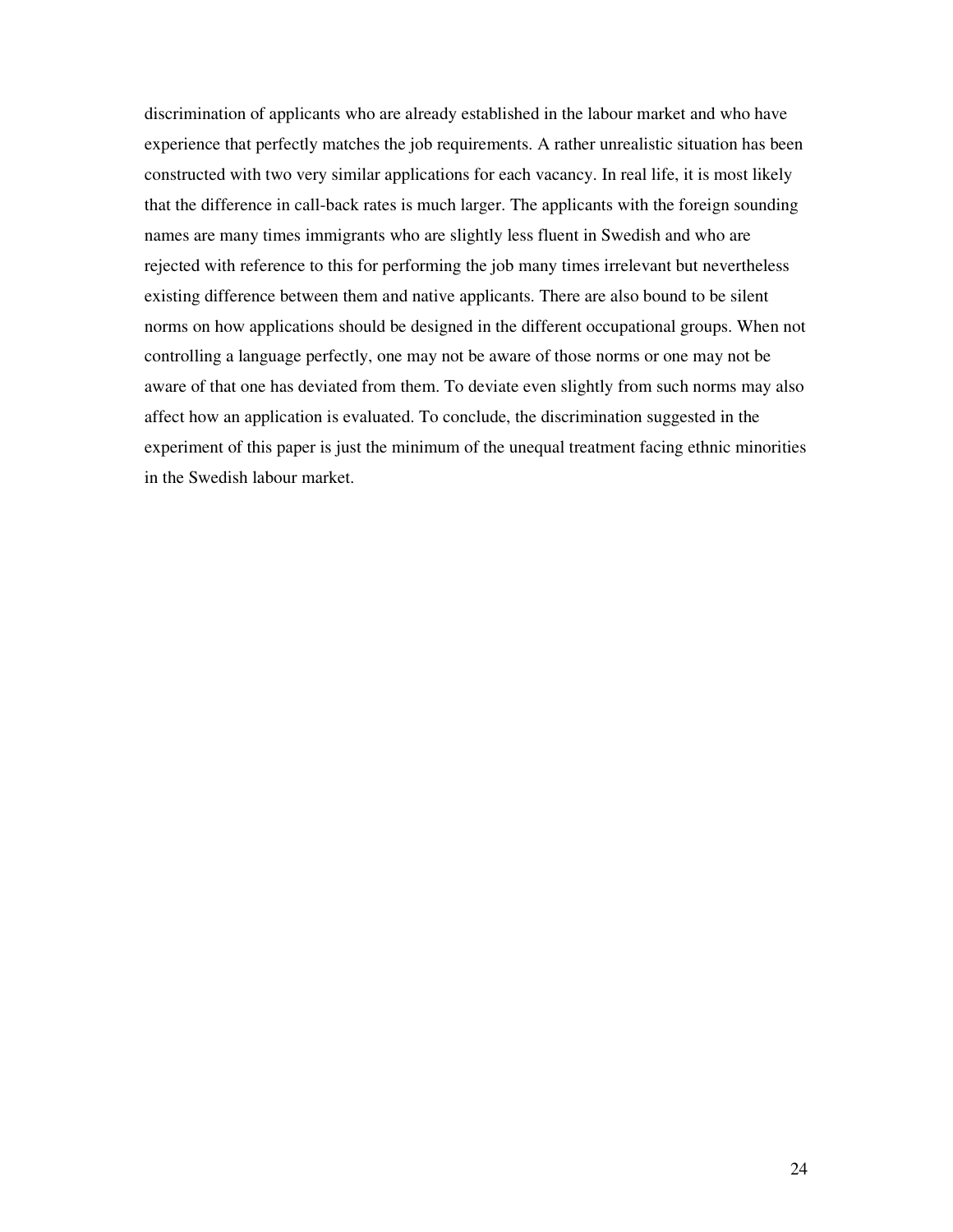### References

- Ahmed, A, (2003) "Vad säger ett efternamn? En experimentell studie av etnisk diskriminering", *Rapport Integration, Bilaga,* Integrationsverket, Norrköping.
- Aigner, D.J, Cain, G., (1977) "Statistical Theories of Discrimination in Labor Markets", *Industrial and Labor Relations Review*, vol. 30:2:175-87.
- Akerlof, G.A., (1997), "Social Distance and Social Decisions", *Econometrica* vol. 65:5;1005- 1027.
- Allasino, E, Reyneri, E, Venturini, A, Zincone, G, (2004), "Labour Market Discrimination against Migrant Workers in Italy", *International Migrations Paper 67*, Geneva, International Labour Office.
- Arai, M, Regnér H, Schröder, L, (1999) "Är arbetsmarknaden öppen för alla?" *Långtidsutredningen 99:6.*
- Arai, M, Vilhelmsson, R, (2001), "Immigrants' and Natives' Unemployment-risk: Productivity Differences or Discrimination?", FIEF, Stockholm.
- Arrijn, P, Feld, S, Nayer, A, (1998), "Discrimination in access to employment on grounds of foreign origin: the case of Belgium", *International Migrations Papers 23E*, Geneva, International Labour Office.
- Arrow, K.J, (1972) "Model of Job Discrimination", In: Pascal, A.H., *Racial Discrimination in Economic Life*. Lexington, Mass.: D.C. Heath.
- Behtoui, A, (2006) *Unequal Opportunities The Impact of Social Capital and Recruitment Mehods on Immigrants and their Children in the Swedish Labour Market*, LiU.Tryck, Linköping.
- Bertrand, M, Mullainathan, S, (2004) "Are Emily and Greg More Employable than Lakisha and Jamal? A Field Experiment on Labor Market Discrimination", *The American Economic Review*, vol. 94:4:991-1013.
- Bovenkerk, F., Gras, M. & Ramsoedh, D, (1995) "Testing Discrimination against migrant workers and ethnic minorities in access to employment in the Netherlands", *International Migration Papers 4*, Geneva, International Labour Office.
- Broomé, P, Bäcklund, A-K, (1998) *S-märkt. Företagets etniska vägval*, SNS förlag, Stockholm.
- Brown, C, & Gay, P, (1985), *Racial Discrimination 17 years After the Act*, London Policy Institute.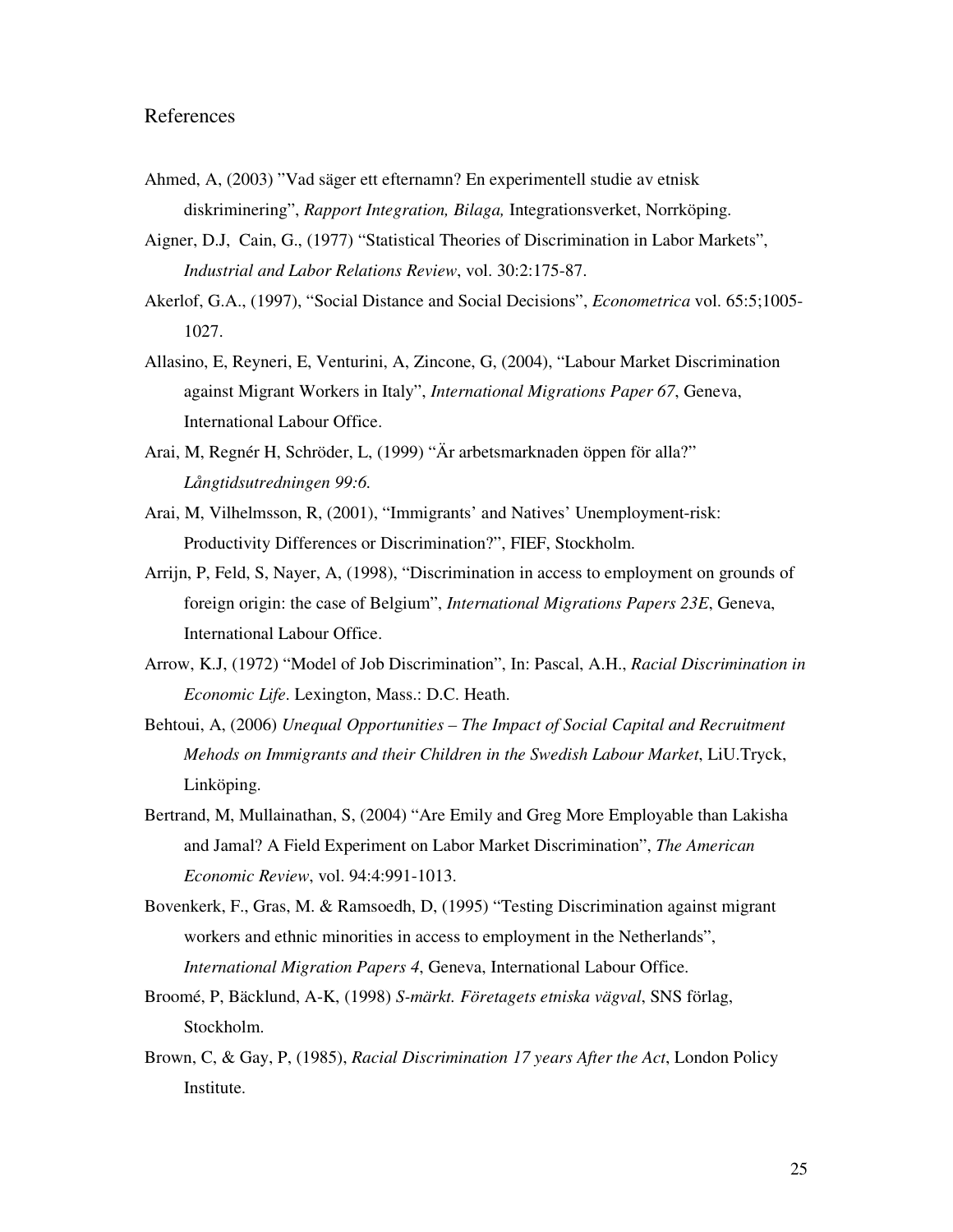Carlsson, M, Rooth, D.O, (2007) "Evidence of Ethnic Discrimination in the Swedish Labor Market Using Experimental Data" Labour Economics vol. 14:4: 716-729.

Cross, H, Kenney, J, Mell, J, Zimmerman, W., (1990) *Employer Hiring Practises: Differential Treatment of Hispanic and Anglo Job Seekers*, The Urban Institute Press, Washington DC.

Daniel, W, (1968) *Racial Discrimination in England*, Middlesex Penguin Books.

- Ekberg, J, Gustafsson, B, (1995) *Invandrare på arbetsmarkanden*. SNS förlag, Stockholm.
- England, P, (1992) *Comparable worth: theories and evidence*, New York : Aldine de Gruyter.
- Eriksson, S, Lagerström, J, (2007) "Detecting discrimination in the hiring process: Evidence from an Interned-based search channel", *Working Paper 2007:19*, IFAU.
- Firth, M, (1981) "Racial Discrimination in the British labour market, *Industrial and Labor Relations Review"*, vol. 314:265-72.
- le Grand, C, (1991), "Explaining the Male-female Wage Gap: Job Segregation and Solidarity Wage Bargaining in Sweden", *Acta Sociologica: 4.*
- le Grand, C, Szulkin, Ryszard, (2002), "Permanent Disadvantage or Gradual Integration: Explaining the Immigrant - Native Earnings Gap in Sweden". *Labour*, vol. 16:37-64.

Harkman, A, 2003) Att söka jobb och arbetskraft på www.ams.se, Ura 2003:6, Arbetmarknadsstyrelsen.

- Heckman, J, (1998). "Detecting discrimination", *Journal of Economic Perspectives*, vol 12:101-16.
- Henry, F, Ginzberg, E, (1985), *Who Gets the Work? A test of racial discrimination in employment*, Toronto: The Urban Alliance on Race Relations and the Social Planning Council of Metropolitan Toronto.
- Hubbuck, J, Carter, S, (1980) *Half a Chance? A Report on Job Discrimination against Young Blacks in Nottingham*, London: Commission for Racial Inequality.
- Jowell, R, Prescott-Clarke, P, (1969), "Racial discrimination and white-collar workers in Britain", *Race*, vol. 11:397-417.

Knocke, W, et al (2003) *Retorik och praktik i rekryteringsprocessen*, Arbetslivsinstitutet

McIntosh, N, Smith, D, (1974), *The Extent of Racial Discrimination*, Political and Economic Planning Broadsheet no 547, London, Political and Economic Planning.

Nilsson, Å, (2004) *Efterkrigstidens invandring och utvandring*, Demografiska rapporter 5, Statistics Sweden, Örebro.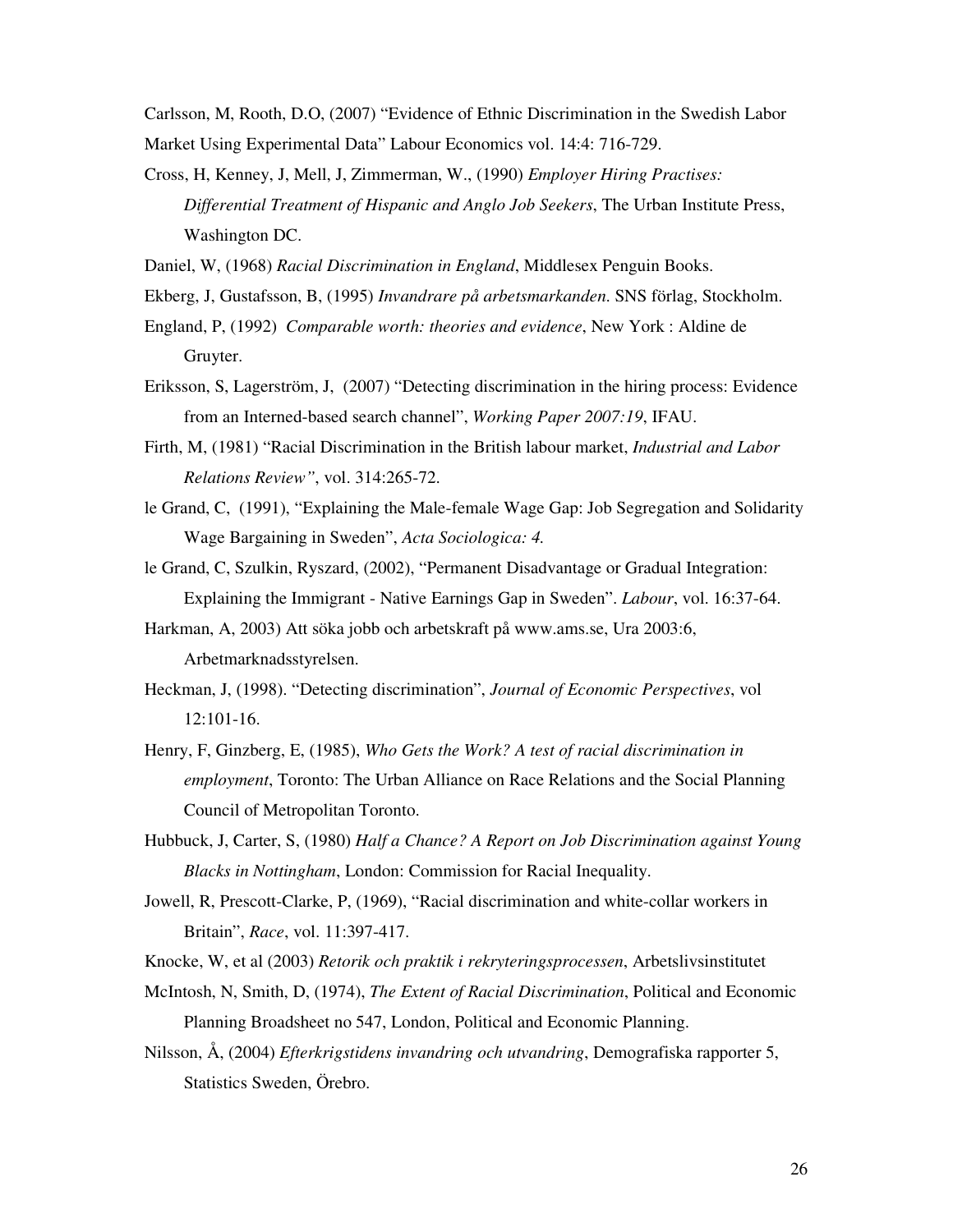- Nunes, A, Seligman, B, (1999), "Treatment of Caucasian and African-American by San Francisco Bay Area employment agencies: results of studies using "testers"", *The Testing Project of the Impact Fund*, San Francisco, The Impact Fund.
- Pager, D, Quilian, L, (2005) "Walking the Talk? What Employers Say Versus What They Do", *American Sociological Review*, vol.70:355-380.
- Persson I, Jonung C, (eds) (1998) *Women's Work and Wages*. London; Routledge.
- Phelps, E, (1972), "The statistical theory of racism and sexism", *American Economic Review,*  vol. 62:659-661.
- Rezania, F, (2007) *Bortom etnicitet*, Svenskt Näringsliv.
- Riach, P, Rich, J, (1991), "Testing for racial discrimination in the labour market", *Cambridge Journal of Economics*, vol.15:239-256.
- Riach, P, Rich, J, (2002) "Field experiments of discrimination in the market place", *The economic journal*, vol. 112:480-518.
- Rydgren, J, (2004) *Mapping Discriminatory Landscapes in Sweden: Ethnic Discrimination in the Labour Market and in the Educational System*, Centre for Multiethnic Research, Uppsala University.

Statistics Sweden; *Labour Force Survey 2006*, Statistics Sweden Stockholm.

- Swedish Integration Board (2004), "Applying Situation Testing Methodology to Labour Market Discrimination", Swedish Integration Board, Stockholm.
- Taran, P, (2007) "Discrimination against native Swedes of immigrant origin in access to employment", *International Migrations Papers: 2*, Geneva, International Labour Office.
- Turner, M, Fix, M, Struyk, R, (1991), *Opportunities Denied, Opportunities Diminished: Racial Discrimination in Hiring*, UI Report 91-9. Washington DC: The Urban Institute Press.
- Ward, R, 1969 "A note on the testing of discrimination", *Race*, vol 11:218-233.
- Zeger de Beijl, R, (2000) *Documenting discrimination against migrant workers in the labour market. A comparative study of four European countries*. Geneva, International Labour Office.